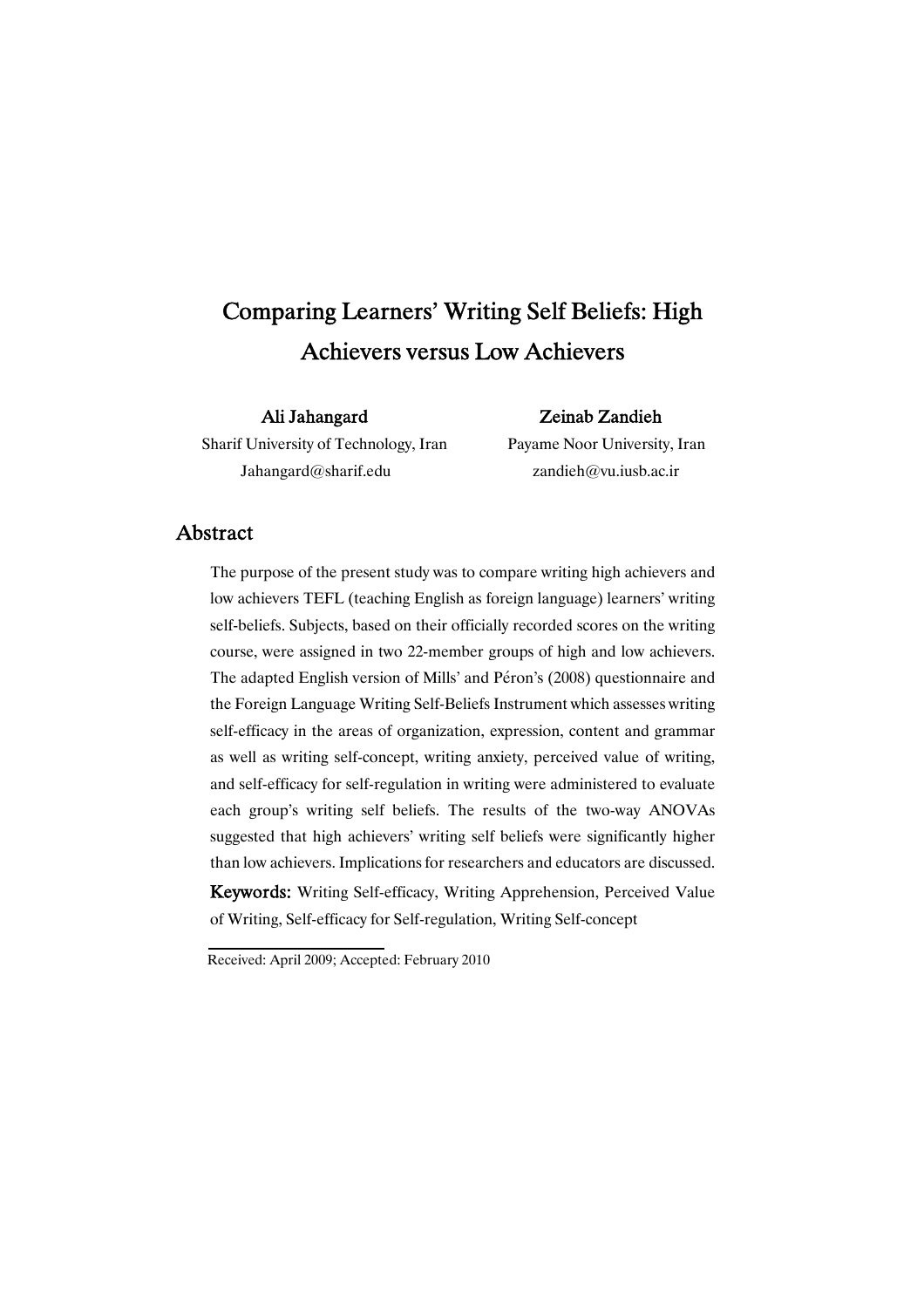# 1. Introduction

It is beyond doubt that writing is the most complicated skill for second language learners to master. Translating ideas into readable text is a highly complex process. Second language learners in order to write intelligibly have to simultaneously pay attention to higher level skills of planning and organizing as well as lower level skills of spelling, punctuation, word choice, and so on (Richards and Renandya, 2002). Accomplishment of this mission demands a proper level of proficiency and belief in one's own capabilities.

According to Hummann (2005), transition between functioning as student writers and future teachers who will be responsible for writing instruction in their classrooms is problematic. Teaching writing requires high level of writing skills and self beliefs. The beliefs that students develop about their academic capabilities play a crucial role in their academic and career success (Pajares and Valiante, 1999). Unrealistic beliefs lead to underachievement.

Underachievement is commonly defined as an incongruity between potential (or ability) and performance (or achievement) (Reis and McCoach, 2000). Thus, an underachiever can be defined as a person who seems to have the capability of being successful in academic education but is nevertheless struggling. According to Bandura, "If self-efficacy is lacking, people tend to behave ineffectually, even though they know what to do" (1986, p. 425).

Factors which are commonly related to underachievement comprise low academic self-concept (Schunk, 1998; Supplee, 1990; Whitmore, 1980), low self-motivation (Weiner, 1992) and low goal-valuation (McCall, Evahn, and Kratzer, 1992), low self-efficacy (Schunk, 1998). The review of the related literature suggests that underachievers commonly tend to be characterized with attributes of lower academic self-perceptions, inferior self-motivation and subordinate self-regulation and less objective oriented, behavior, and more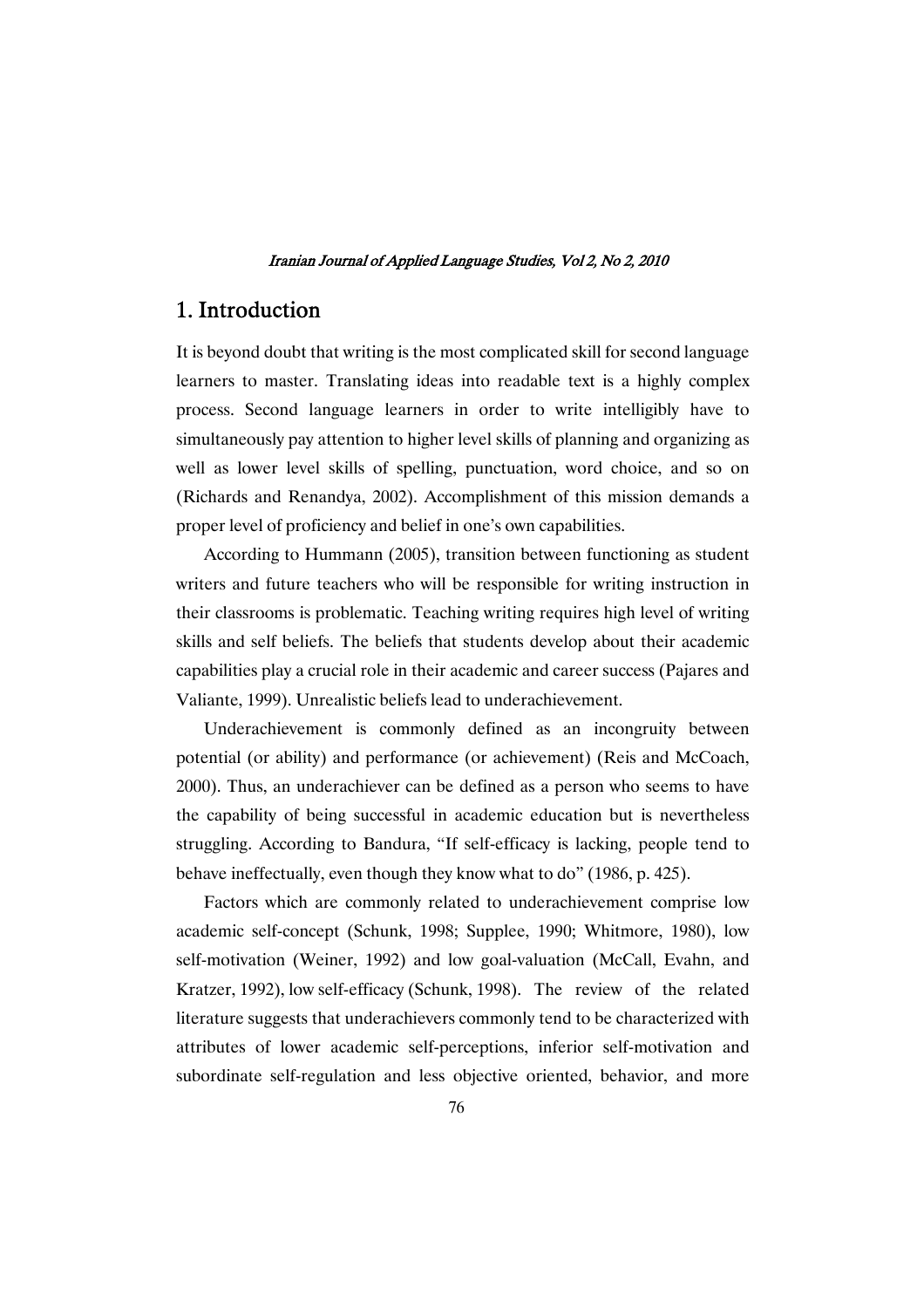pessimistic attitudes toward the educational system in comparison with high achievers (Reis and McCoach, 2000). Nevertheless, the preponderance of research scrutinizing the common features of underachieving students has exploited qualitative, clinical, or single subject research methodology. A small number of all-encompassing quantitative studies have inspected the validity and truth value of these hypotheses (Reis and McCoach, 2000). According to Pajares and Valiante (1999), "It is due to the potent nature of self-beliefs that academic attainments can differ markedly when students have similar ability. Believing that they are capable serves students well when attempting academic tasks because such confidence helps to sustain effort, increase perseverance and resiliency when obstacles are encountered, foster optimism, and lower feelings of apprehension as academic tasks are engaged. As a result, positive self-beliefs maximize the level of success students ultimately achieve" (p. 390).

The affective factors that have significant functions in engendering overall writing self beliefs comprise the confidence with which students verge on writing tasks, the writing consternation and anxiety that students experience as they attempt writing tasks, how helpful they recognize writing to be, the selfmonitoring strategies they employ, and the perceptions of self-worth which are allied with writing (Elbow, 1993; Hull and Rose, 1989).

Considering the fact that the majority of the subjects in this investigation are teachers or prospective teachers, it is remarkable that while teaching effectiveness is decisive to teaching performance, knowing about teachers' self beliefs for fruitfully engaging and dealing with professional and academic tasks that are straightforwardly interconnected to instruction, such as writing is also important. Self confidence in one's own task competence, in addition to actual skill, is of crucial importance in teaching effectiveness (Wilson and Floden, 2003). Hence this preliminary research was devised to compare high achieving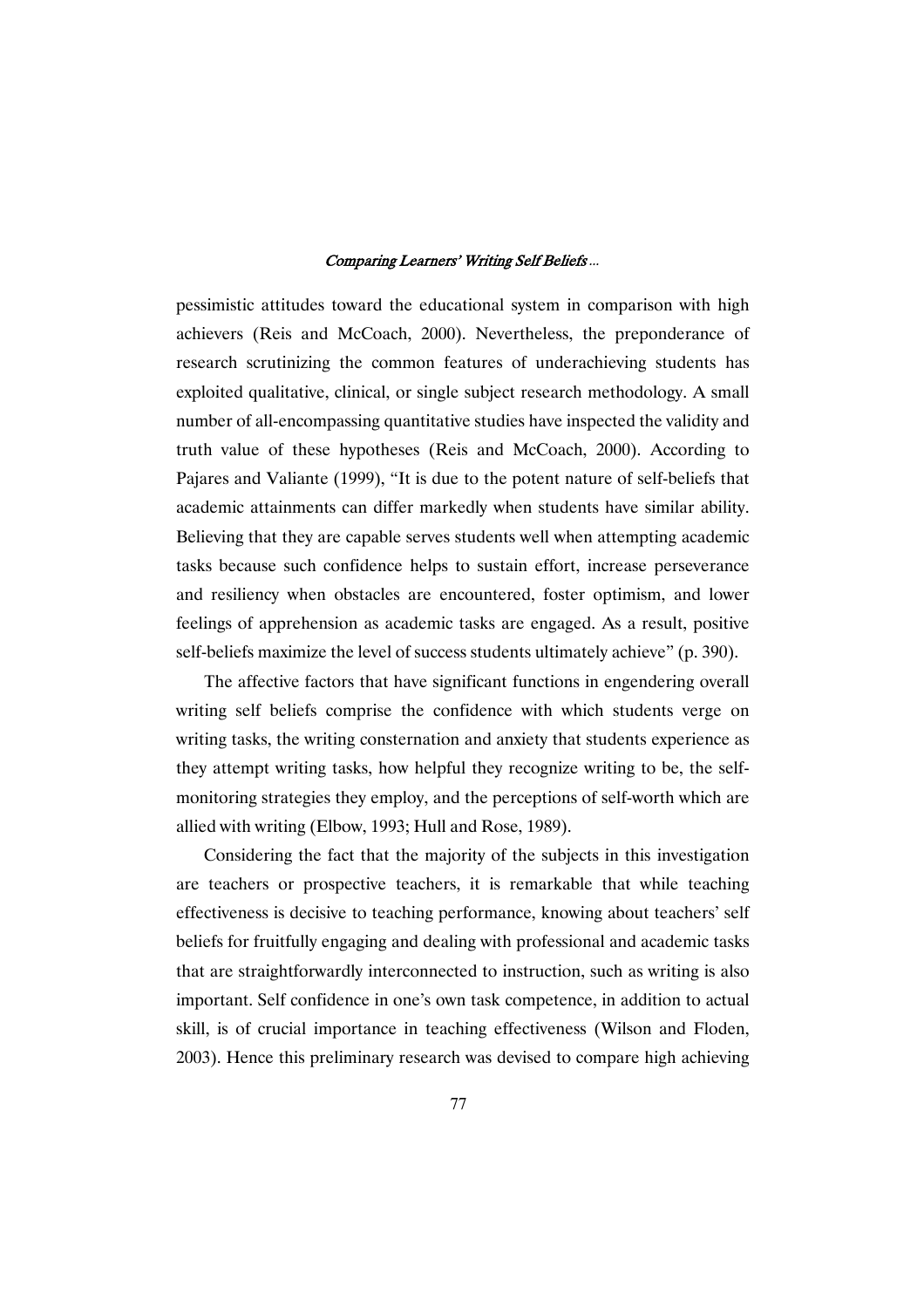and low achieving TEFL (teaching English as foreign language) students' beliefs about their writings.

# Review of Literature

The theoretical framework for this study is based on Bandura's social cognitive learning theory. Although many factors are involved in human functioning, Bandura (1997) contends that the principal function of self-efficacy beliefs in human functioning is "people's level of motivation, affective states, and actions which are based more on what they believe than on what is objectively true" (p. 2).

Writing incessantly reflects a depiction of self; people can found their identities via discourse choices (Ivanic and Camps, 2001). Foreign language writers may declare authority and tenure by means of particular writing preferences, (Tang and Suganthi, 1999) and their foreign language identities may be recurrently generated and redefined (Spiliotopoulos and Carey, 2005; Tang and Suganthi, 1999).

Writing self-efficacy is defined as people's beliefs about their writing capabilities. The appraisal of students' self-efficacy attitudes or "beliefs in one's capabilities to organize and execute the courses of action required to produce given attainments" (Bandura, 1997, p. 3) can be made by assessing FL students' self-beliefs. Self-efficacy beliefs depend upon what one judges that may be achieved with one's personal skill repertoire. According to Bandura (1986), "what people think, believe, and feel affects how they behave" (p. 26). Thus, essential forces are the beliefs that students engender and postulate as true about themselves in their academic accomplishment.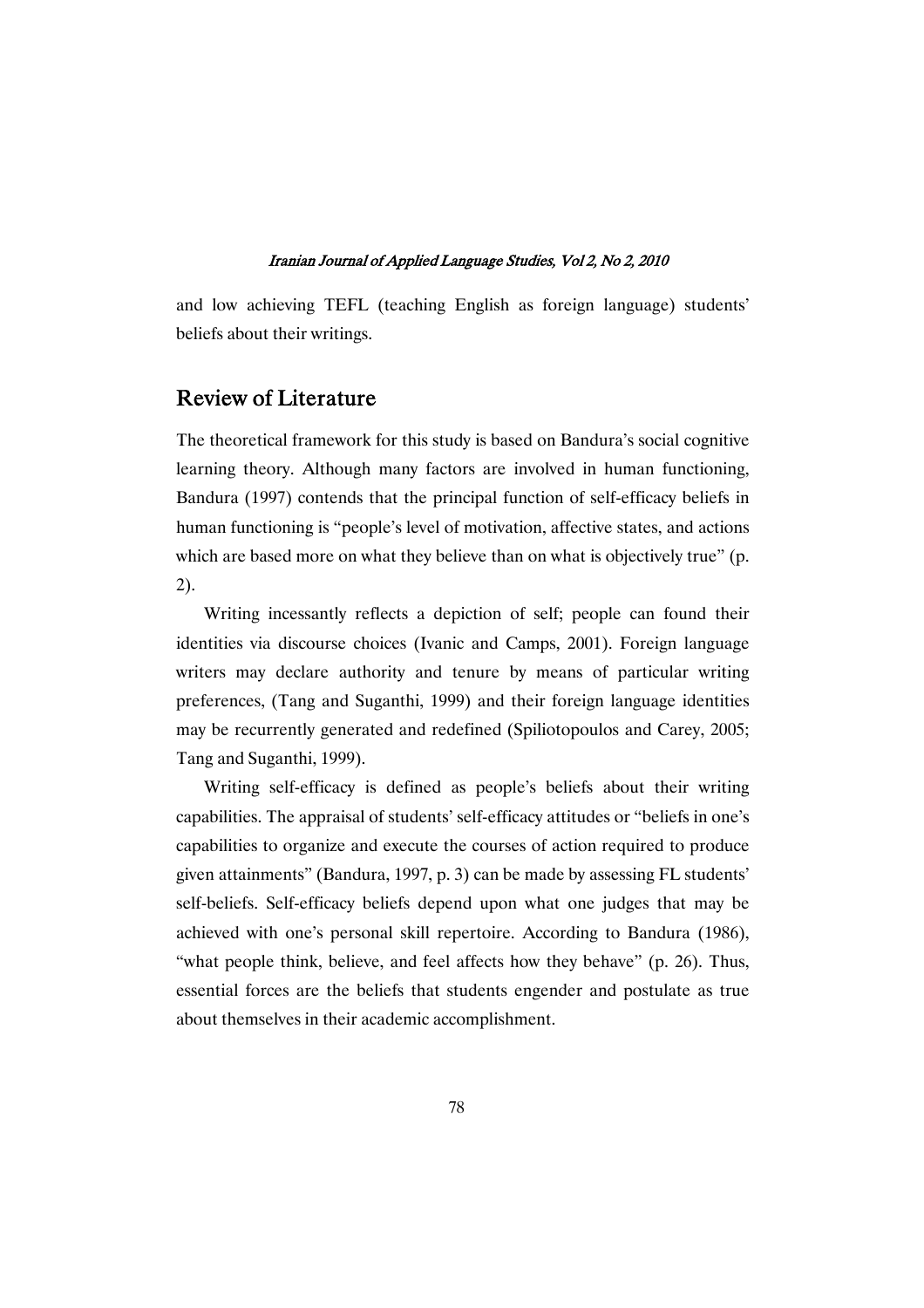Individuals' assessment of their capability in writing, specifically their judgments to write diverse writing tasks and of their control of an assortment of writing skills may be defined as 'writing self-efficacy beliefs' (Pajares and Johnson, 1993).

Although many research studies have investigated teachers' beliefs about teaching writing (Benton, 1999; McLeod, 1995; Moore, 2000), hardly have any of them taken into account teachers' beliefs about their own writing skill. Frank (2003), as an exception, explored how low writing self-efficacy teachers became engaged when writing their own stories. She argued that writing self-efficacy is augmented as teachers discover the "inscape" of their own cultural and personal stories, and when they link up to the knowledge and understanding of other teachers. Likewise, Shell (1989) found relationships between self-efficacy and achievement in both reading and writing, working with pre-service teachers. Similarly, Wachholz and Etheridge (1996) investigated disparities in writing self-efficacy attitudes for high and low writing apprehensive pre-service teachers, and connected previous experiences to writing efficacy in addition to establishing a liaison between writing self-efficacy to writing performance.

'Writing apprehension or anxiety' is generally construed of as negative, anxious feelings that disturb some part of the writing process. The term describes writers who are cognitively capable of the task to be done, but who yet have difficulty with it (McLeod, 1987). A study in this regard is Thoma's (2007) research study which explored the way the rhetorical and situational rudiments of writing instruction have exacerbated teaching anxiety and to what extent composition instructors attempted to nullify or curtail the effects of impending stimuli and symptoms, through engendering matter-of-fact writing self beliefs and attempting to boost their writing self efficiency.

'Perceived value of writing' has also been part of one's writing self beliefs.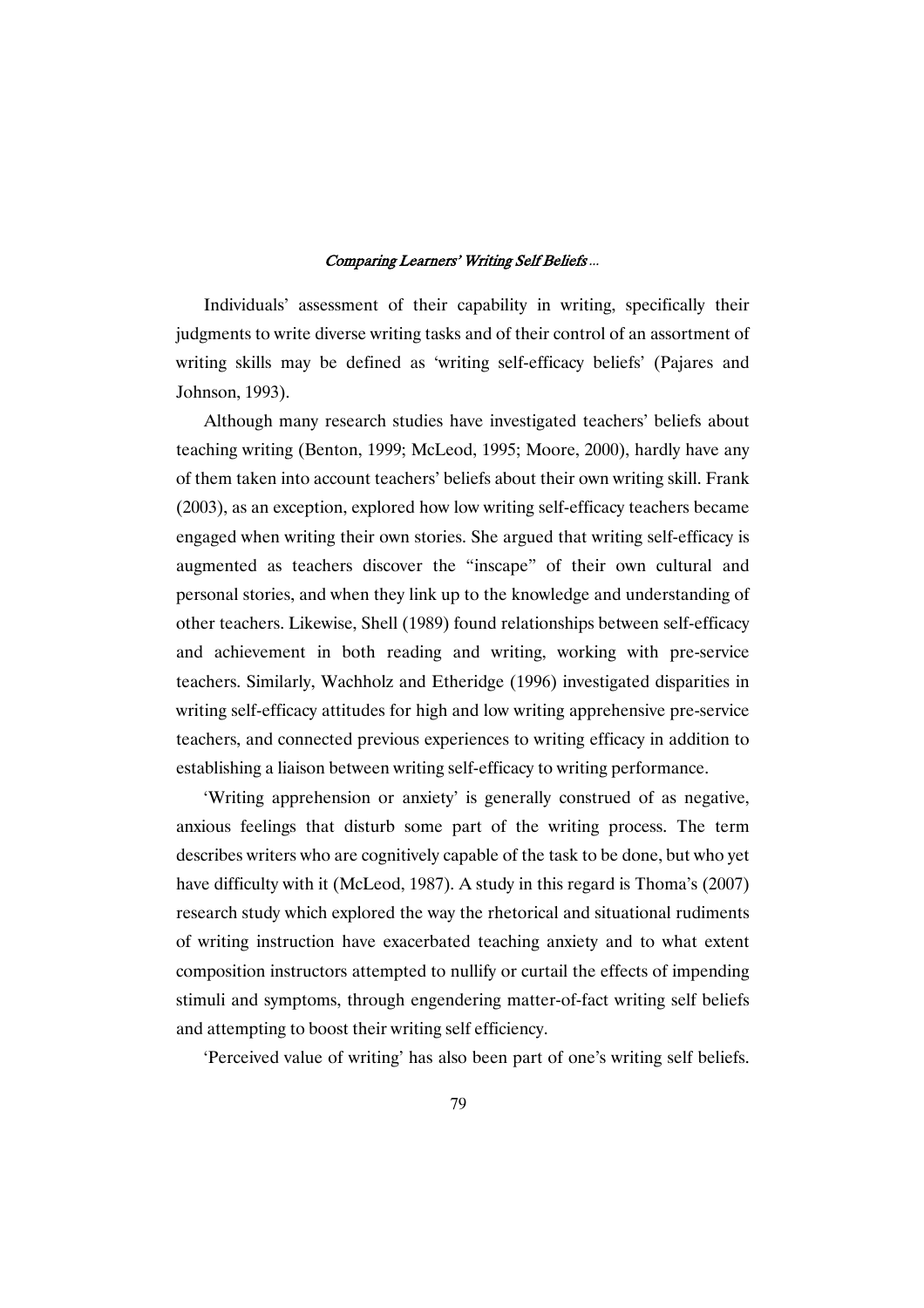Expectancy-value theory assumes that, opinions about confidence and cherished results codetermine the activities individuals will engage and the achievement they will go through (Wigfield and Eccles, 1992). According to Bandura (1986), self-efficacy assessments, to certain extent, determine the value that individuals attach to tasks and activities. For instance, teachers who attach elevated value to writing devote more time and exertion to writing activities. Bandura maintained that the outcomes students anticipate for the most part are contingent on their evaluation of what they can achieve.

'Self-efficacy for self-regulation' which is defined as assessments of capability to employ a multitude of self-planned learning strategies has also been taken into account in accomplishing an inclusive and overall judgment of writing self beliefs (Schunk and Zimmerman, 1994; Zimmerman, Bandura, and Martinez-Pons, 1992; Zimmerman and Martinez-Pons, 1988, 1990). To some extent, this is so due to the fact that success in using self-planned strategies amplifies confidence in academic capabilities (Bandura, 1997). Self-regulation merge and combine metacognition, learning behaviors or strategies, and motivation (e.g., Pintrich, 2000; Schunk and Ertmer, 2000; Winne, 1995).

Furthermore, writing tasks that oblige high levels of cognitive engagement are interconnected to higher levels of intrinsic motivation and self-supervising activities (Miller, Adkins and Hooper, 1993; Perry, 1998).

'Writing self-concept' defined as the assessment of self-value which is associated with one's self-image as a writer, also plays its role in construction of students' writing self beliefs (Pajares and Valiante, 1999). Academic outcomes across domains are widely believed to affect academic self-concept beliefs (Hattie, 1992; Skaalvik, 1997). High teacher efficacy was considered to be related to a variety of mental constructs one of which was the self concept of teachers (Handley and Thomson, 1990). Also, those teachers with less success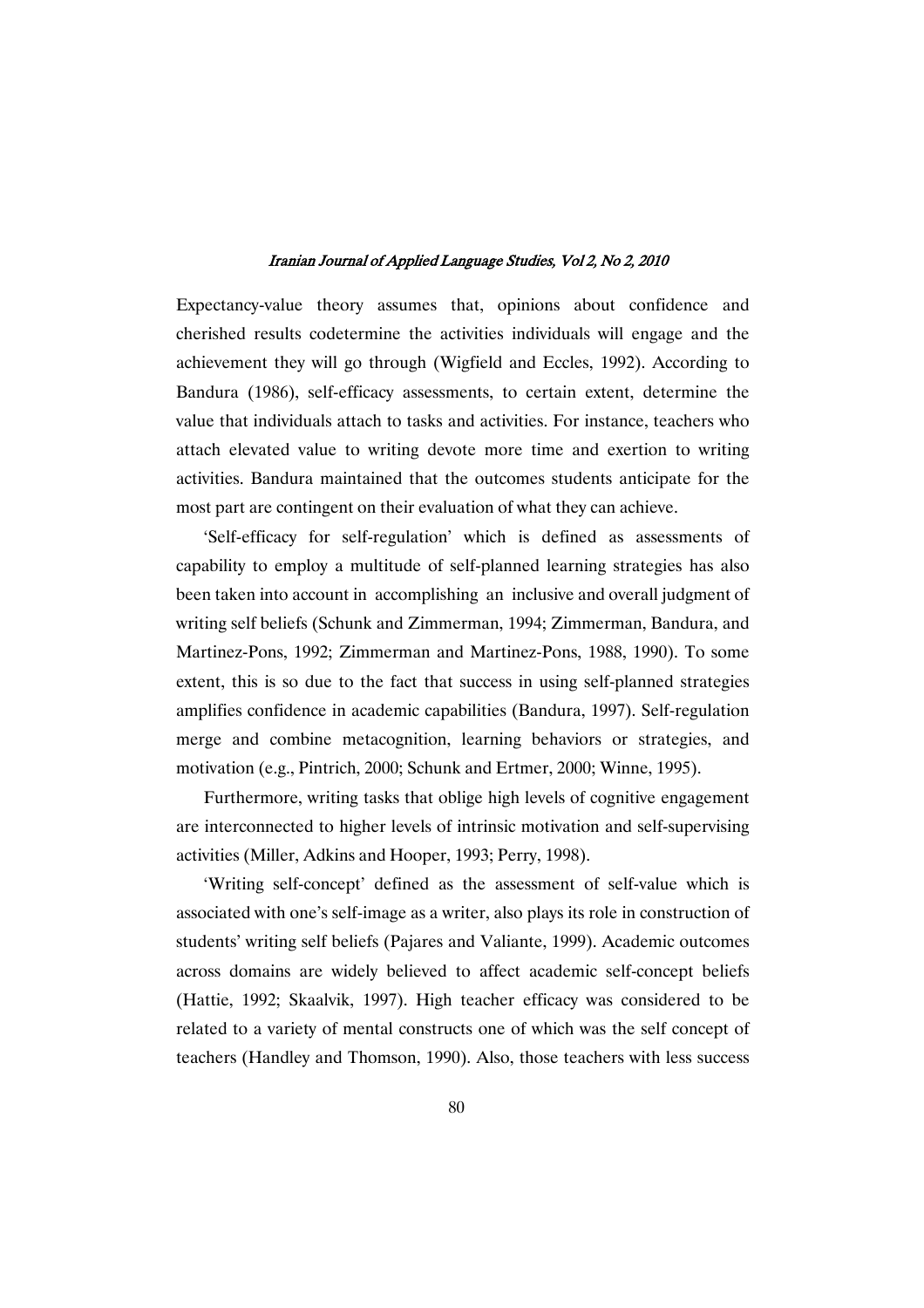in their works were judged to have lower degrees of self concept (Mundel-Atherstone, 1981).

# 3. Research Questions

In light of the review of literature pertained to the writing self-beliefs construct, this study addresses the following research questions:

- 1. Is there any significant difference between high achievers and low achievers writing self-efficacy in the areas of organization, grammar, content, and expression?
- 2. Is there any significant difference between high achievers and low achievers writing self-beliefs in the areas of writing self-concept, writing anxiety, self-efficacy for self-regulation in writing and, perceived value in writing?

# 4. Method

Because EFL learners have different beliefs about their writing abilities, the purpose of this study was therefore to investigate whether the students who score higher in academic writing courses (high achievers) have different writing self beliefs from those who score lower (low achievers). Since writing self beliefs construct as defined by Mills and Péron (2008) has a multifaceted nature which defies a comprehensive evaluation of subjects' writing self beliefs, this study attempted to compare those two groups in terms of writing self-efficacy, writing anxiety, perceived value of writing, writing self-concept, and selfefficacy for self-regulation in writing. The operational definition of the writing self-beliefs construct is discussed in the instrumentation section.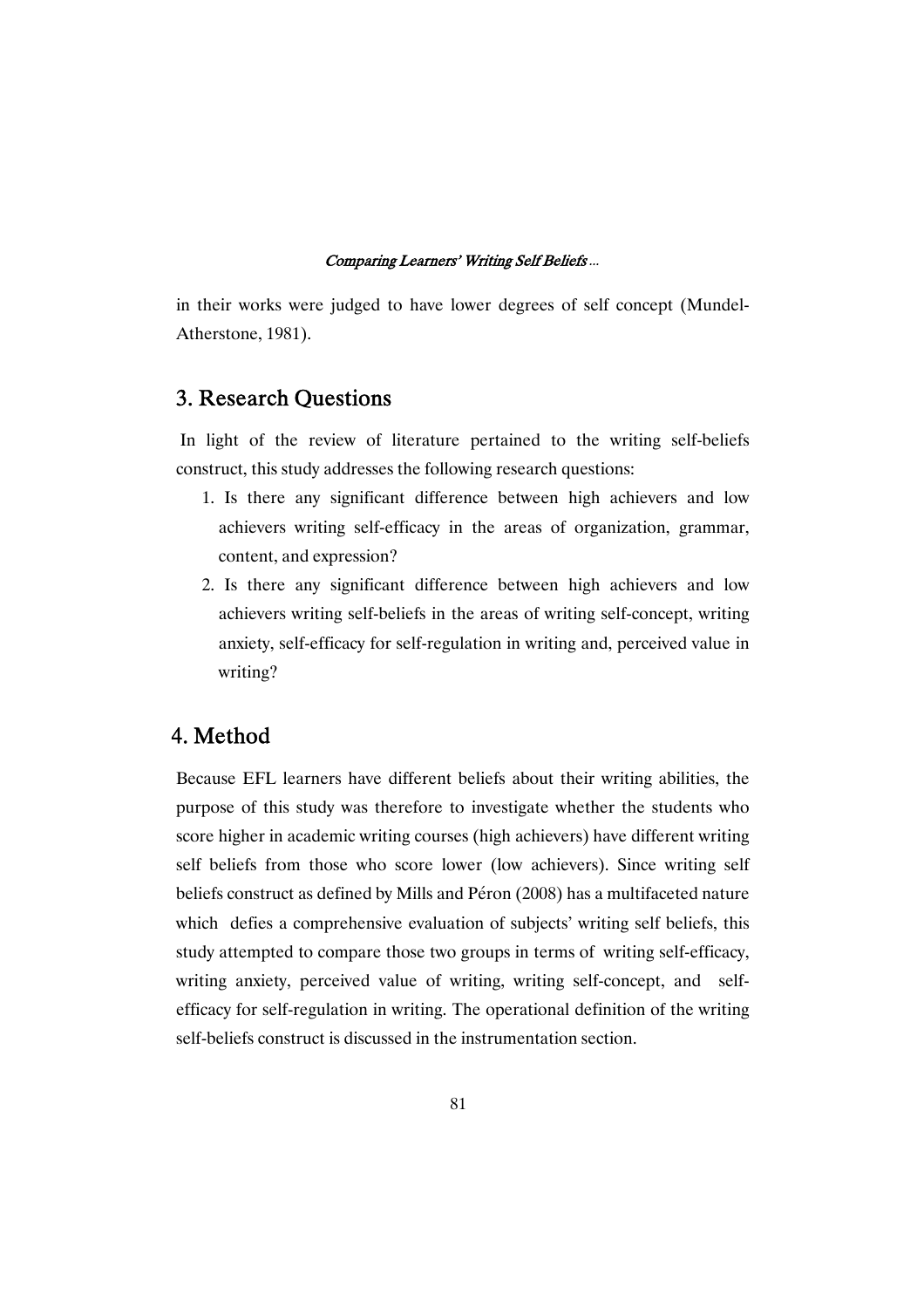### 4.1. Subjects and Setting

Subjects consisted of 44 postgraduate TEFL students in Payame Noor University in Iran. To take high achievers or low achievers variable out of the realm of theory and plant it squarely in concrete reality, pass and fail scores in Advance Writing course were considered. It is worth mentioning that the mean of the population from among which the subjects were selected was about 13 with a standard deviation index of 1.5, therefore, setting the band-score of (Mean ± 1-3SD) to group learners into high and low achievers looked reasonable. Each group consisted of 22 subjects whose characteristics are presented in Table 1.

| Gender                    |             |
|---------------------------|-------------|
| Female                    | 36 (81.81%) |
| Male                      | 8(18.18%)   |
| University class          |             |
| Year 1                    | 23 (52.27%) |
| Year 2                    | 17 (38.63%) |
| Year <sub>3</sub>         | $4(9.09\%)$ |
| <b>Scores</b>             |             |
| Failed (8-12)             | $22(50\%)$  |
| Passed (14-18)            | 22 (50%)    |
| Mean                      | 13          |
| <b>Standard Deviation</b> | 1.5         |
| Previous Academic Major   |             |
| Related                   | 39 (88.63%) |
| Unrelated                 | 5 (11.36)   |

Table 1. Characteristics of the Subjects  $(n=44)$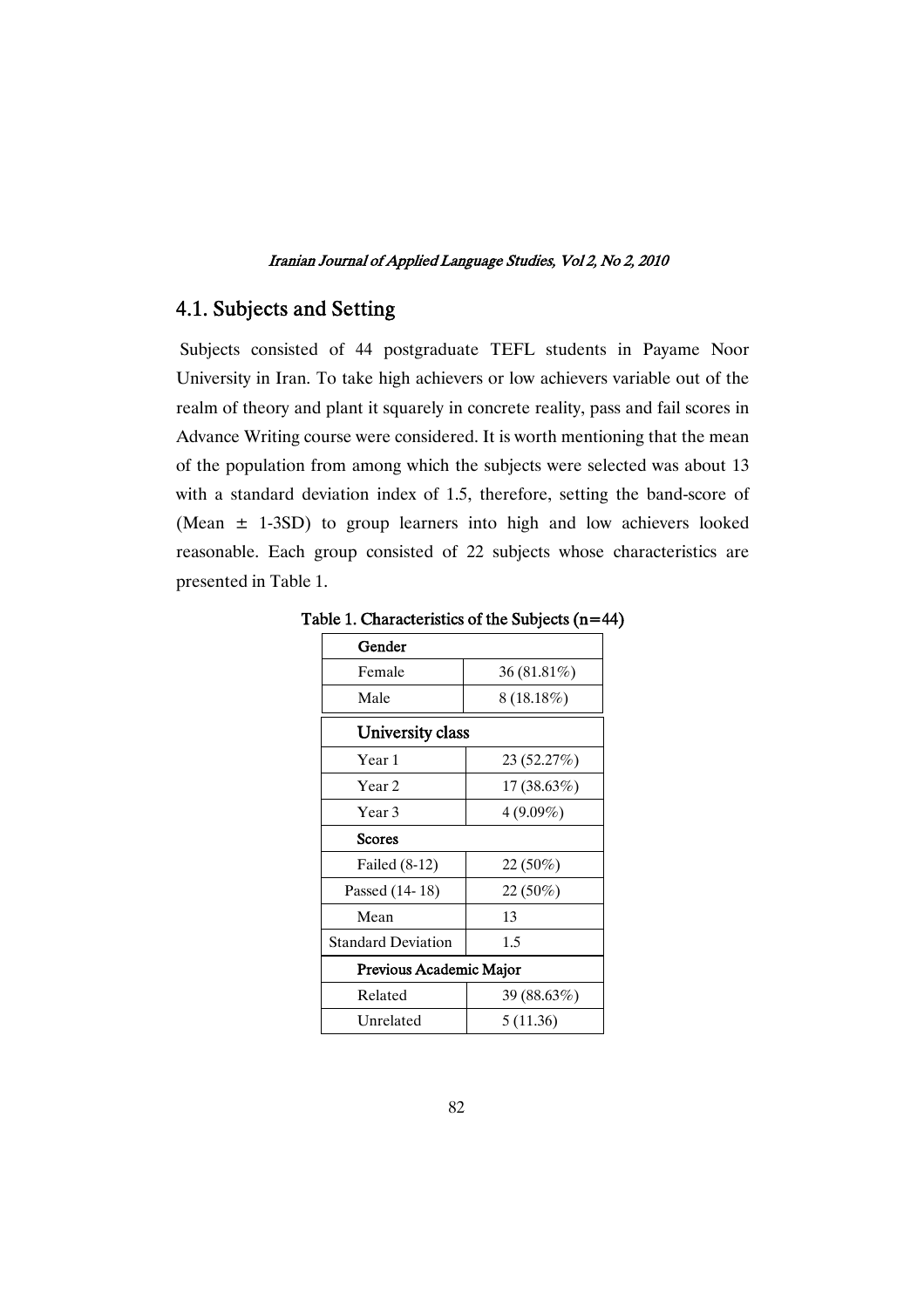### 4.2. Instrumentation

An adapted version of the Foreign Language Writing Self-Beliefs Instrument which measures writing self-efficacy, writing self-concept, writing anxiety, perceived value of writing, and self-efficacy for self-regulation in writing of Mills and Péron (2008) was employed in this study (See Appendix A).

To assess the subjects' writing self-beliefs, one survey with multiple components was administered to measure students' English writing selfefficacy, writing anxiety in English, writing self-concept in English, self-efficacy for self-regulation in English writing and perceived value of writing in English.

Subjects responded to all instruments on a 10-point scale from 0 (not sure at all) to 100 (completely sure) like the conventional Likert scale format.

Pajares, Hartley, and Valiante (2001) came to the conclusion that a writing self-efficacy scale having a 0 to 100 response format was more reliable in terms of psychometric properties than one which had a traditional Likert format.

'Writing self-efficacy in English' items required subjects to appraise how confident they were in their ability to write in English. The instrument employed in the study was the adapted form of Mills, Pajares, and Herron's (2006) foreign language self-efficacy scale in reading and listening. To ensure of the face validity of the scale, it was reviewed by two experts whose fields of interests were close to academic self-efficacy research. The scale included 25 items which aimed at tapping the students' writing self-efficacy in the areas of expression (8 items), grammar (6 items), organization (4 items), and content (7 items). Questions on the self-efficacy instrument asked students, "how sure are you that you can perform each of the English writing skills below?"

The results obtained from the English writing self-efficacy instrument were analyzed by the investigators. The psychometric properties of the instrument were examined for internal consistency. A similar instrument used by Mills,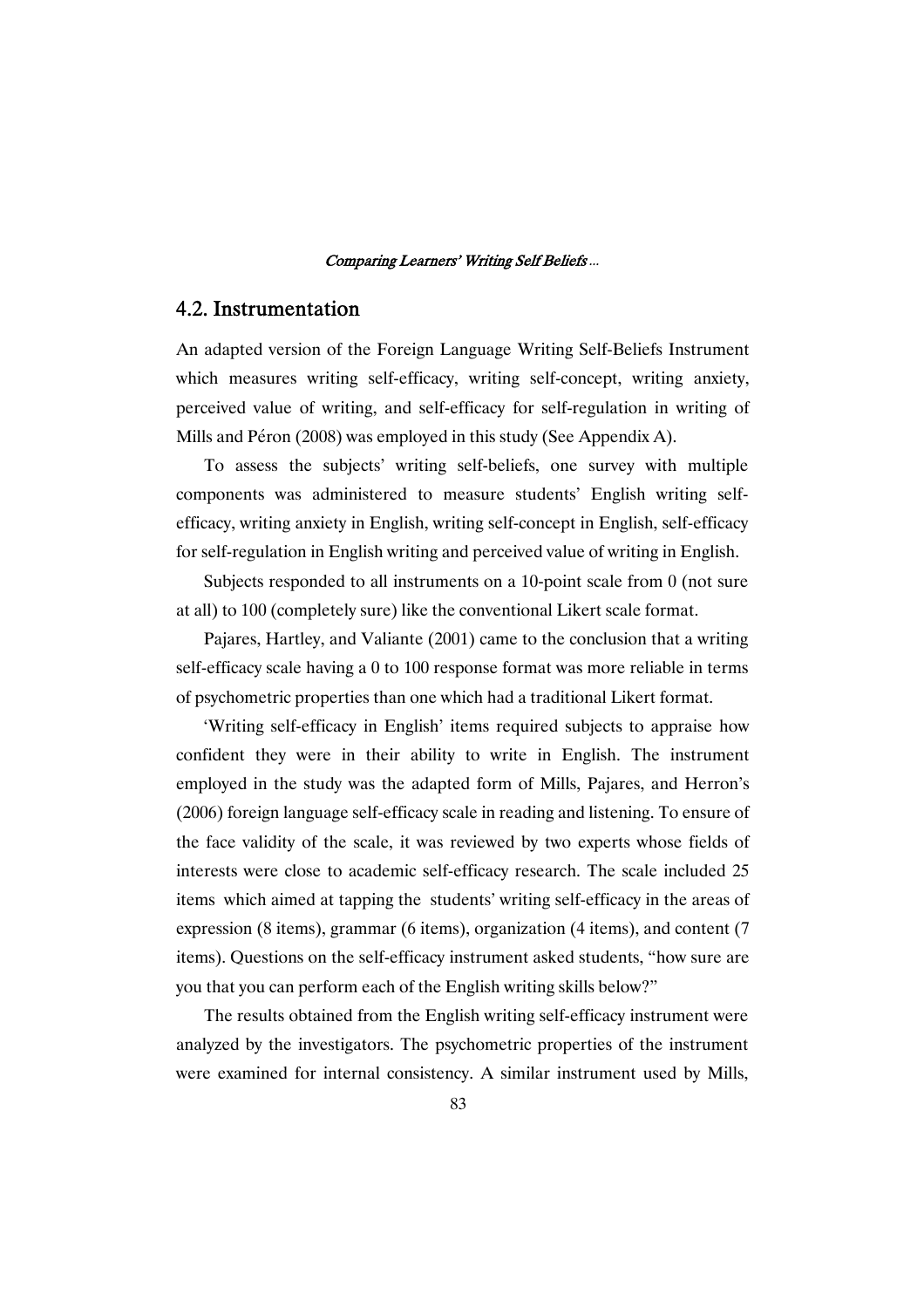Pajares, and Herron (2006) had shown a Cronbach's alpha coefficient of .97 and .95 respectively for a similar instrument which measured reading and listening self-efficacy. The Cronbach's alpha coefficient of Mills' and Péron's (2008) French writing self-efficacy turned out to be .97. The Cronbach's alpha coefficient for the present study was .91 for overall self efficiency, .90 for expression, .79 for grammar, .84 for organization, and .88 for content.

'Writing anxiety in English' was assessed by an adapted form of Betz's (1978) Mathematics Anxiety Scale (MAS). Each of the anxiety items was modified to fit the writing domain, which totaled to 9 items. An example writing anxiety question in English was "writing in English makes me feel uneasy and confused." Students answered to questions about feelings of tension and apprehension connected with writing in English. The Cronbach's alpha coefficient for the present study was .90.

A modified form of Marsh's (1990) Academic Self Description Questionnaire (ASDQ-1) was employed to measure 'Writing self-concept in English'. The writing self-concept in English instrument was composed of 7 items as well as broad-viewed self-perceptions of English writing ability. A sample item which tapped English writing self-concept is "Compared to others in my class I am a good English writer." The Cronbach's alpha coefficient of the writing self-concept in English instrument for the present study was calculated to be .91.

One's perceived competence in utilizing the apposite strategies to map, screen, and complete a writing task (Bandura, 1997), or 'Self-efficacy for selfregulation in English writing', was measured by a modified subscale from Bandura's (1995) Children's Multidimensional Self-Efficacy Scales. To measure the learners' perceptions of ability in employing different selfregulated learning strategies, 7 of the 11 original items were utilized in the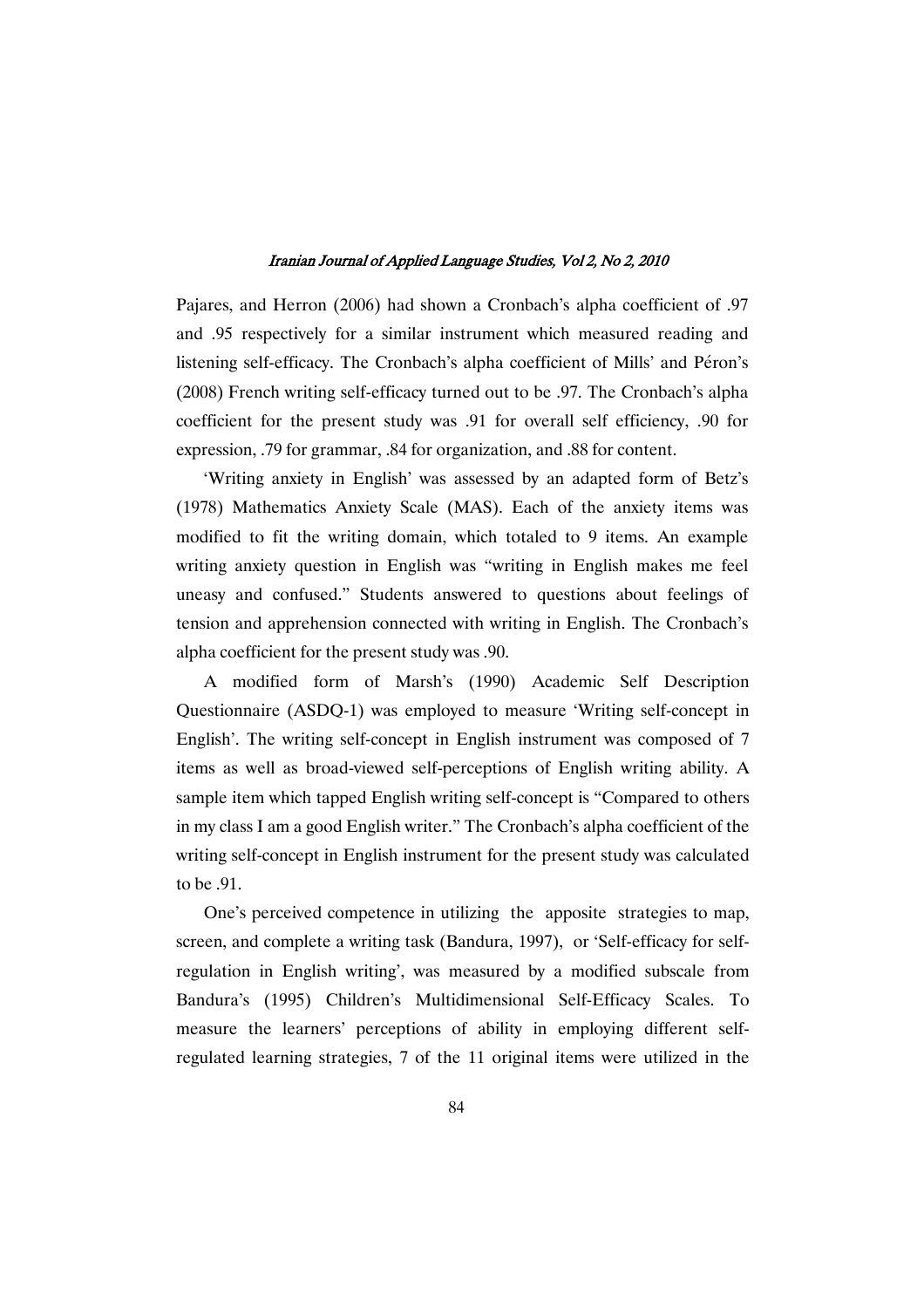present study (example question: "How well can you finish your English compositions on time?" Learners provided answers to questions that selfappraise their competence to complete and focus on English writing assignments. The Cronbach's alpha coefficient for the instrument which was employed in the present study was .88.

'Perceived value of English writing' was assessed by a modified scale from Eccles' (1984) Student Attitude Questionnaire and estimated learners' interest, satisfaction, and perceived value of writing in English. To assess the learners' perceptions of the value of writing in English 11 items were utilized. "I enjoy learning about different English writing techniques" is a sample item from among the ones which was employed to estimate perceived value of writing in English. The Cronbach's alpha coefficient of the perceived value of writing in English instrument in the present study was .87.

### 4.4. Procedure

In spring of 2009, the survey evaluating the students' writing self-beliefs was administered to TEFL students of Payame Noor University. Administering of the survey on writing self-beliefs took place during tutorial period. The instructors were asked to leave the classes during the administration of the tests to promote subjects' sincerity and candor in answering the attitudinal questions. The investigators read aloud the written instructions for each subscale and encouraged the subjects to ask questions if they did not understand them.

Teaching English as foreign language learners were divided to high achievers and low achievers based on their performance on their Advance Writing course in 0 to 20 interval scale. The subjects who failed Advance Writing course (below 12) were assigned to the low achievers group and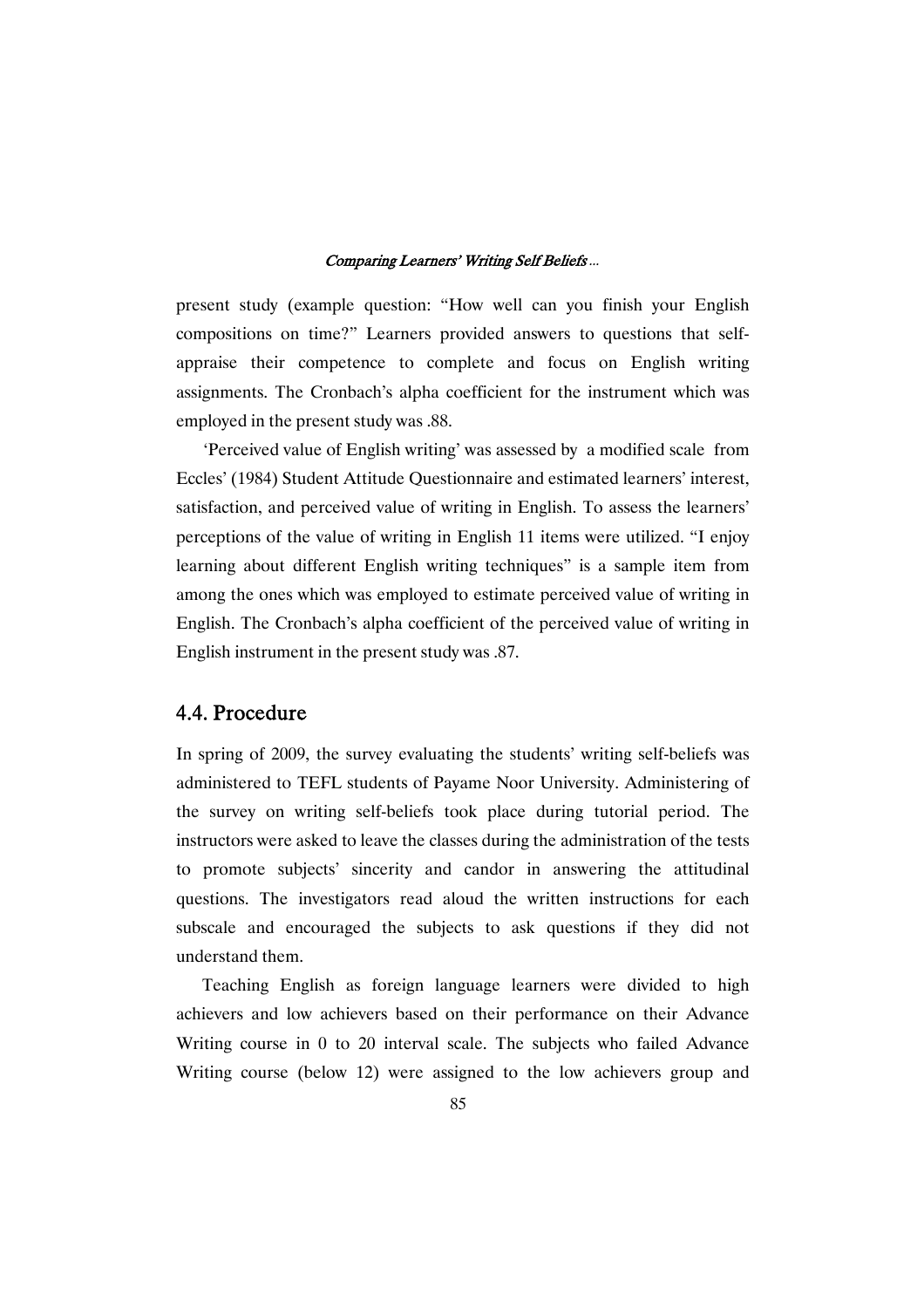subjects who passed this course with acceptable scores (above 14) were assigned to high achievers group. In this study writing scores ranged from 8 to 18. To achieve a comprehensive judgment of students' overall writing ability, the scores in this course were the average of three in-class compositions and three homework compositions (8 points) plus final examination compositions (12 point). The evaluation criteria were based on the TOEFL writing assessment checklist. See appendix B for samples of class and exam composition topics.

### 4.5. Data Analysis

To determine the difference of the writing self-beliefs of high and low achieving writers studying teaching English as foreign language, two-way analysis of variance (ANOVA) was conducted. In this two way analysis design, subjects' writing self-beliefs were assessed on two instances, whether they were high achievers or low achievers. The purpose was to evaluate whether there was significant difference between the mean writing self-beliefs scores of high achievers and low achievers. A two-way ANOVA was conducted with high and low achieving groups as independent variable. The analysis included the subcomponents of writing self-efficacy (i.e., writing self-efficacy for grammar, content, expression, and organization) as second independent variable. Each of the four scales' had two levels (high achievers and low achievers).

A second two-way ANOVA was also conducted with two groups as independent variable. The analysis included writing anxiety, perceived value of writing, writing self-concept, and self-efficacy for self-regulation. Each of the four scales had two levels (high achievers and low achievers).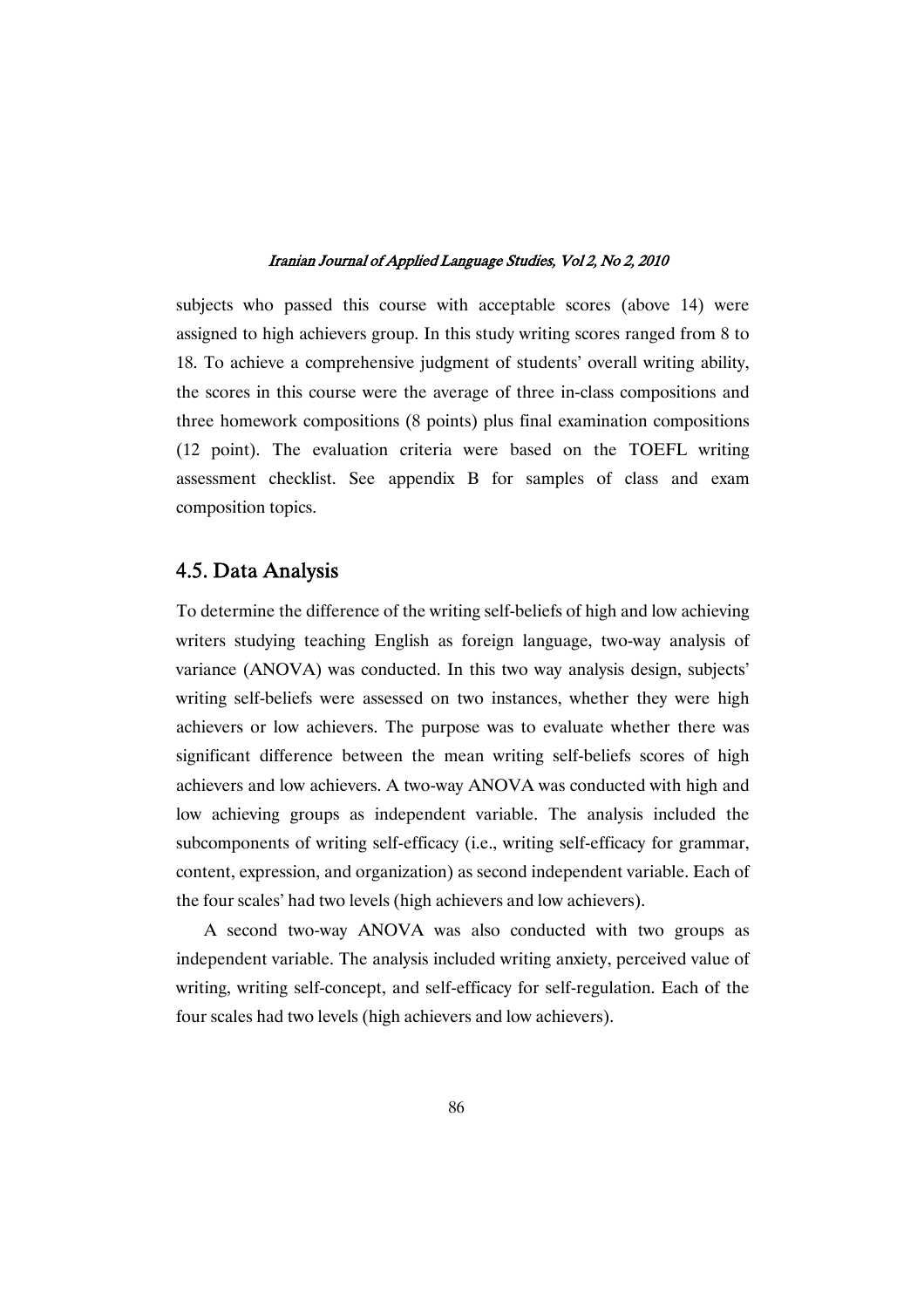# 5. Results

### 5.1. Research Question 1

A two-way ANOVA was conducted to determine whether there was any difference between high and low achievement subjects in writing course and writing self-efficacy beliefs (See Table 2). The basic assumptions for using twoway ANOVA were met. The first independent variable was achievement in Advance Writing course and included two levels (high achievers and low achievers). The second independent variable included four levels, the subcomponents of writing self-efficacy in content, grammar, organization, and expression.

The results of the two-way ANOVA indicated a significant difference between the high and low achievement groups in the writing self-efficacy variables, Critical Values for the Tukey HSD  $(2)(0.01) = 4.8$ ,  $F(1) = 122.9$ ,  $p<.0001$ . Means and standard deviations are shown in Table 2. The results indicated that the writing self-efficacy scores of the high achievers were significantly greater than writing self-efficacy scores of the low achievers. These results suggested that the high achieving writers' beliefs in their ability to effectively use grammar, communicate content, write with appropriate choice and variety of vocabulary and sentence structures, and write in an organized fashion were significantly higher than the low achievers. There were no significant differences between subcomponents of writing self efficiency.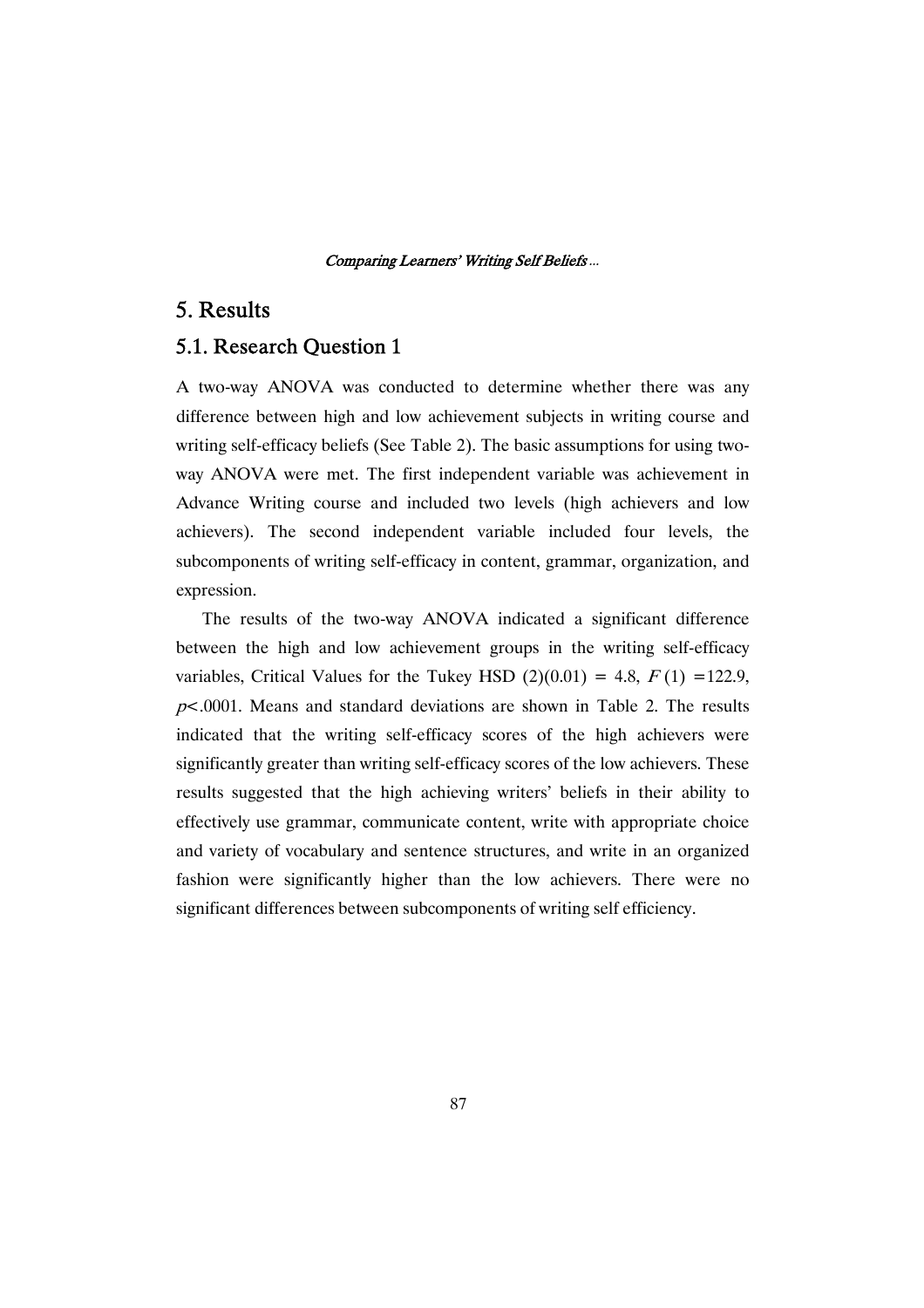

Iranian Journal of Applied Language Studies, Vol 2, No 2, 2010

Figure 1. Writing self-efficacy beliefs of high and low achievers in advance writing course

| <b>Scale</b>       | High          | Low Achievers | F              | df   | P value |
|--------------------|---------------|---------------|----------------|------|---------|
|                    | Achievers     | Mean (SD)     |                |      |         |
|                    | Mean(SD)      |               |                |      |         |
| WSE                | 72.73 (10.52) | 49.64 (14.35) | 2 Rows 122.9   | 1.44 | < .0001 |
| Organization       |               |               |                |      |         |
| WSE                | 68.86 (10.53) | 48.95 (10.07) | 4 Columns 1.19 | 3.44 | 0.3152  |
| Expression         |               |               |                |      |         |
| <b>WSE Content</b> | 67.15(12.64)  | 46.73 (13.26) | 8 (r x c) 0.31 | 3.44 | 0.8181  |
| WSE Grammar        | 70.09 (14.06) | 51.97 (11.32) |                |      |         |

|  |  |  | Table 2. Writing self-efficacy beliefs of high and low achievers in advance writing course |
|--|--|--|--------------------------------------------------------------------------------------------|
|  |  |  |                                                                                            |

Note: Means for all writing self-efficacy variables are on a 10-point Likert type scale (ranging from 0 to 100).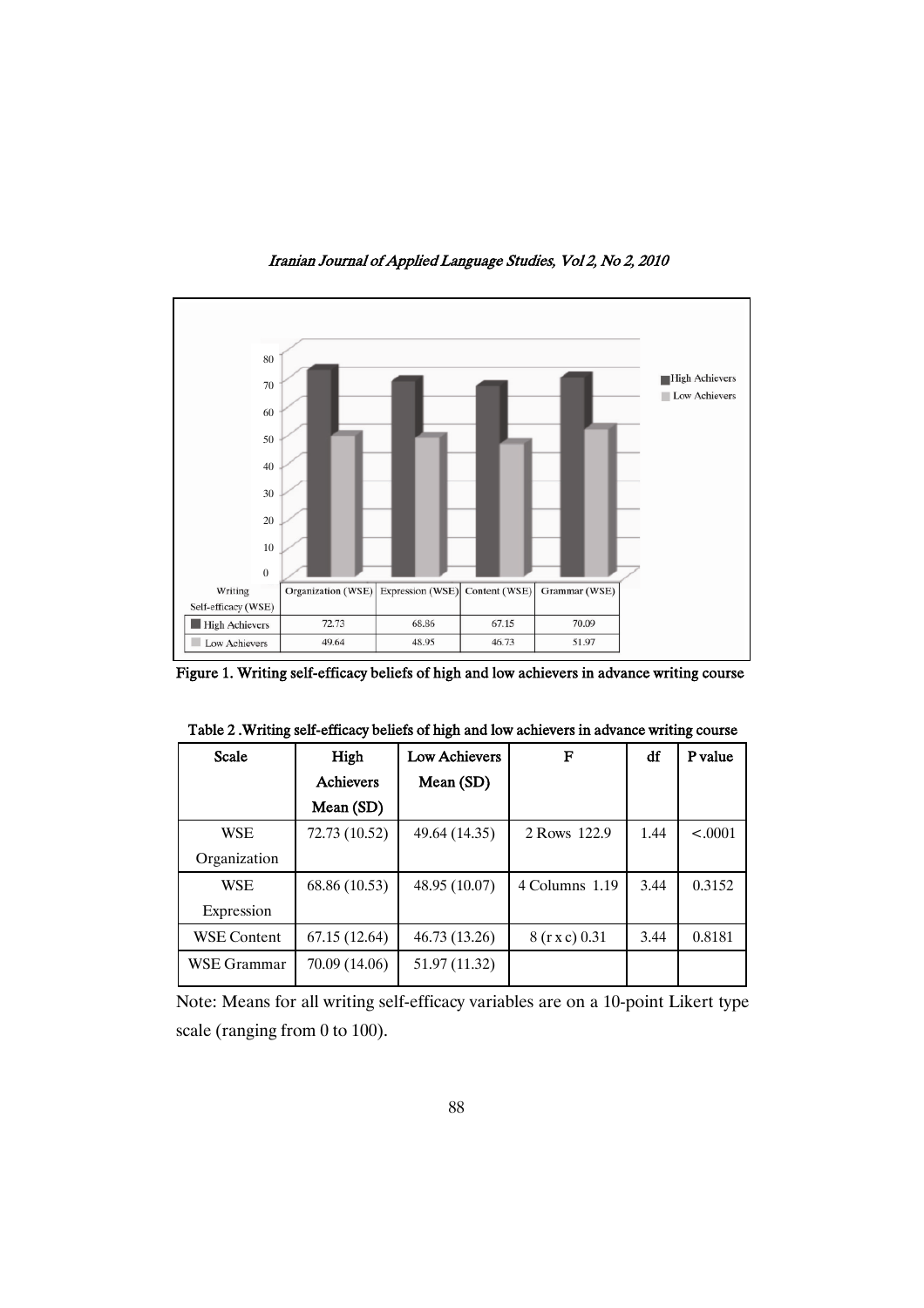Data for the writing self-efficacy subscale measures was available for 44 subjects. Critical Values for the Tukey HSD (0.5) and (0.1) for high and low achievement variable were 3.63 and 4.8. Critical Values for the Tukey HSD (0.5) and (0.1) for writing self-efficacy in content, grammar, organization, and expression were 6.75 and 8.27 and for each category (r x c numbers 8) were respectively 11.31 and 13.27.

### 5.2. Research Question 2

To answer the research question of whether there was a difference in writing self beliefs of high achievers and low achievers in Advance Writing course, a two-way ANOVA was conducted (See Table 3). Achievement was an independent variable included two levels (high and low). Writing self-belief was another independent variable which included four levels, overall writing selfconcept, writing anxiety, self-efficacy for self-regulation in writing, and perceived value of writing. The results of the two-way ANOVA indicated a significant difference between the high and low achievers' writing self beliefs, Tukey HSD (2)  $(0.1) = 5.81$ , F  $(1) = 22.14$ , p<.0001. Means and standard deviations are shown in Table 2.

The results revealed significant difference between subcomponents of writing self beliefs, overall writing self-concept, writing anxiety, self-efficacy for self-regulation in writing, and perceived value of writing, Tukey HSD (4) (0.01)  $= 9.97, F(3) = 20.91, p < .0001.$ 

The results also indicated significant difference between each category of writing self belief construct for high and low achievers, (high achievers overall writing self-concept, high achievers writing anxiety, high achievers self-efficacy for self-regulation in writing, high achievers perceived value of writing and also low achievers overall writing self-concept, low achievers writing anxiety, low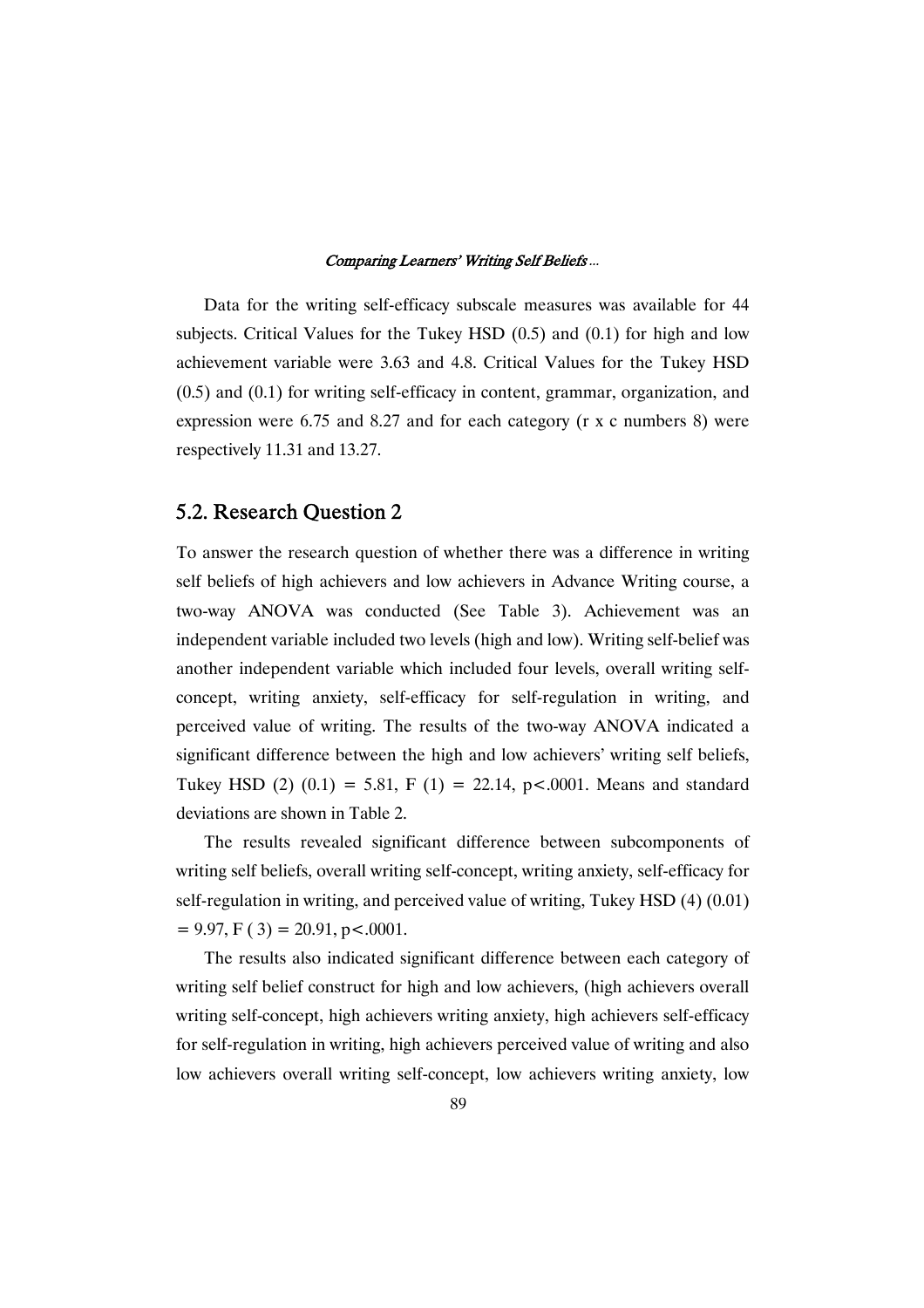achievers self-efficacy for self-regulation in writing, low achievers perceived value of writing), Tukey HSD (8)  $(0.01) = 16.01$ , F(3) = 22.04, p<.0001.



Figure 2. Writing self beliefs of high and low achievers in advance writing course

| Scale                   | <b>High Achievers</b> | Low Achievers | F                   | df | P value |
|-------------------------|-----------------------|---------------|---------------------|----|---------|
|                         | Mean $(SD)$           | Mean $(SD)$   |                     |    |         |
| perceived value of      | 74.19 (13.66)         | 61.31 (15,58) | 2 rows 22.14        | 1  | < 0001  |
| writing                 |                       |               |                     |    |         |
| writing anxiety         | 35.25 (16.94)         | 53.25 (11.92) | $4$ columns $20.91$ | 3  | < .0001 |
| self-efficacy for self- | 70.36 (15.8)          | 55.64 (14.8)  | Rows x columns      |    | < 0001  |
| regulation in           |                       |               | 22.04               |    |         |
| writing                 |                       |               |                     |    |         |
| writing self-concept    | 72.83 (13.2)          | 40.53(16.3)   |                     |    |         |

Table 3. Writing self beliefs of high and low achievers in advance writing course

Note: Means for all writing beliefs variables are on a 10-point Likert type scale (ranging from 0 to 100).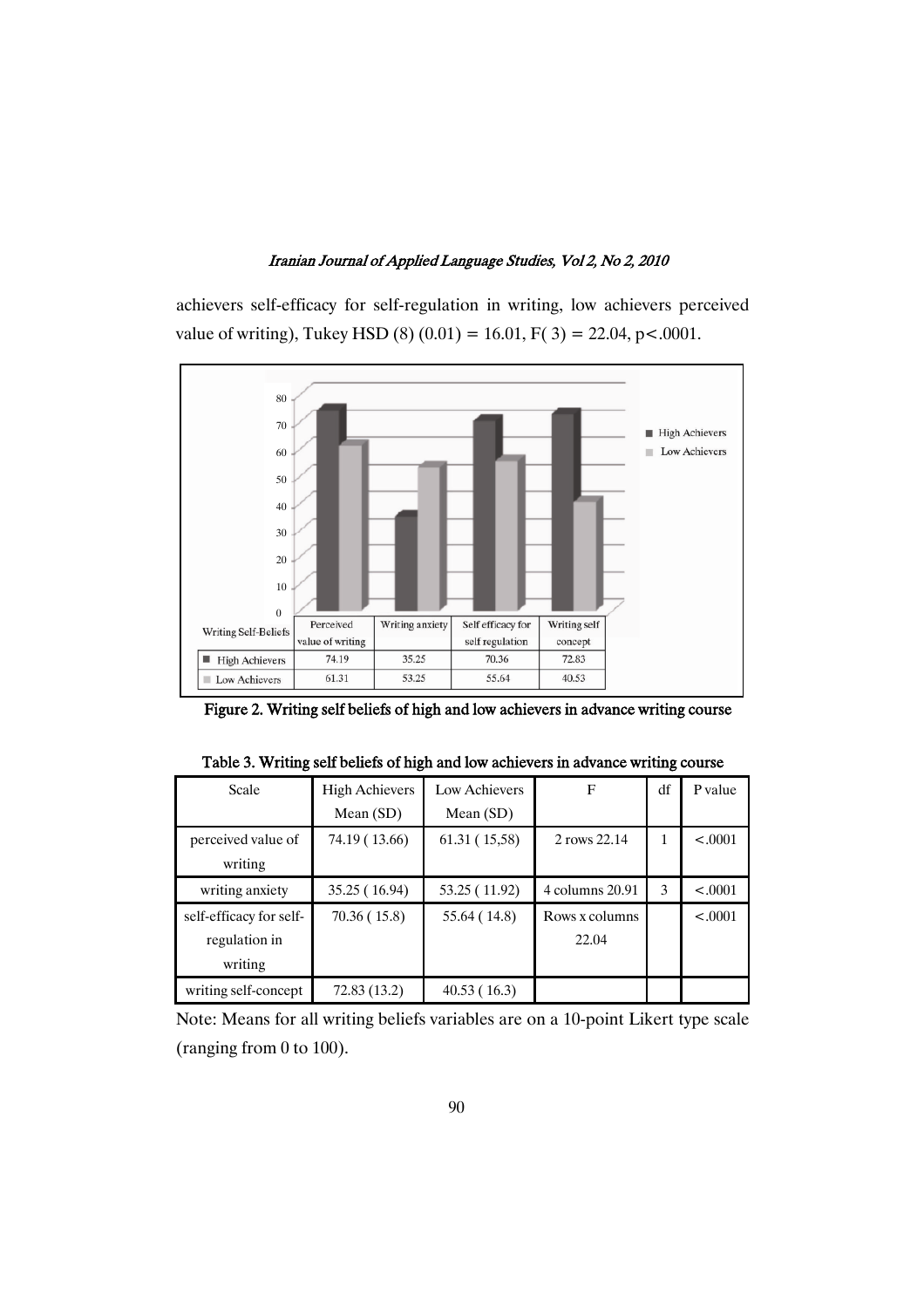Data for the writing self-beliefs subscale measures was available for 44 subjects. The Critical Values for the Tukey HSD at (0.5) and (0.1) for high and low achievers rows were 4.39 and 5.81. The Critical Values for the Tukey HSD at (0.5) and (0.1) for subcomponents of writing self beliefs, overall writing selfconcept, writing anxiety, self-efficacy for self-regulation in writing, and perceived value of writing were 8.17 and 9.97 and for each category (r x c numbers 8) were respectively 13.69 and 16.01.

# 6. Discussion and Conclusion

The major objective of this study was to determine whether writing self beliefs of high and low achievers were different. The results suggest that there is a significant difference between high and low achievers writing self beliefs construct (or global writing self belief), measured in areas of writing self efficiency, writing self-concept, writing anxiety, self-efficacy for self-regulation in writing, and perceived value in writing. These findings support the tenets of social cognitive theory regarding the influence of academic self-efficacy beliefs (Bandura, 1997), and confirm the previous findings (e.g., Pajares et al., in press; Pajares and Valiante, 1997; Shell et al., 1989, 1995), and extend the generalizability domain of these findings to EFL learners as well.

Enhancing the learners' self-efficacy beliefs might positively affect their writing capabilities, which in turn might lead to more efficiency in the process of second language learning and academic achievement as well.

In order to upgrade writing self beliefs of the learners researchers have emphasized on the creation of authentic writing milieus and learning activities that interest and appeal to students (Bruning and Horn, 2000; Campbell, 1998; Walker, 2003), to encourage learners to read each other's writing (Pajares, 2003), to give learners freedom of choice and tenure opportunities (Spaulding,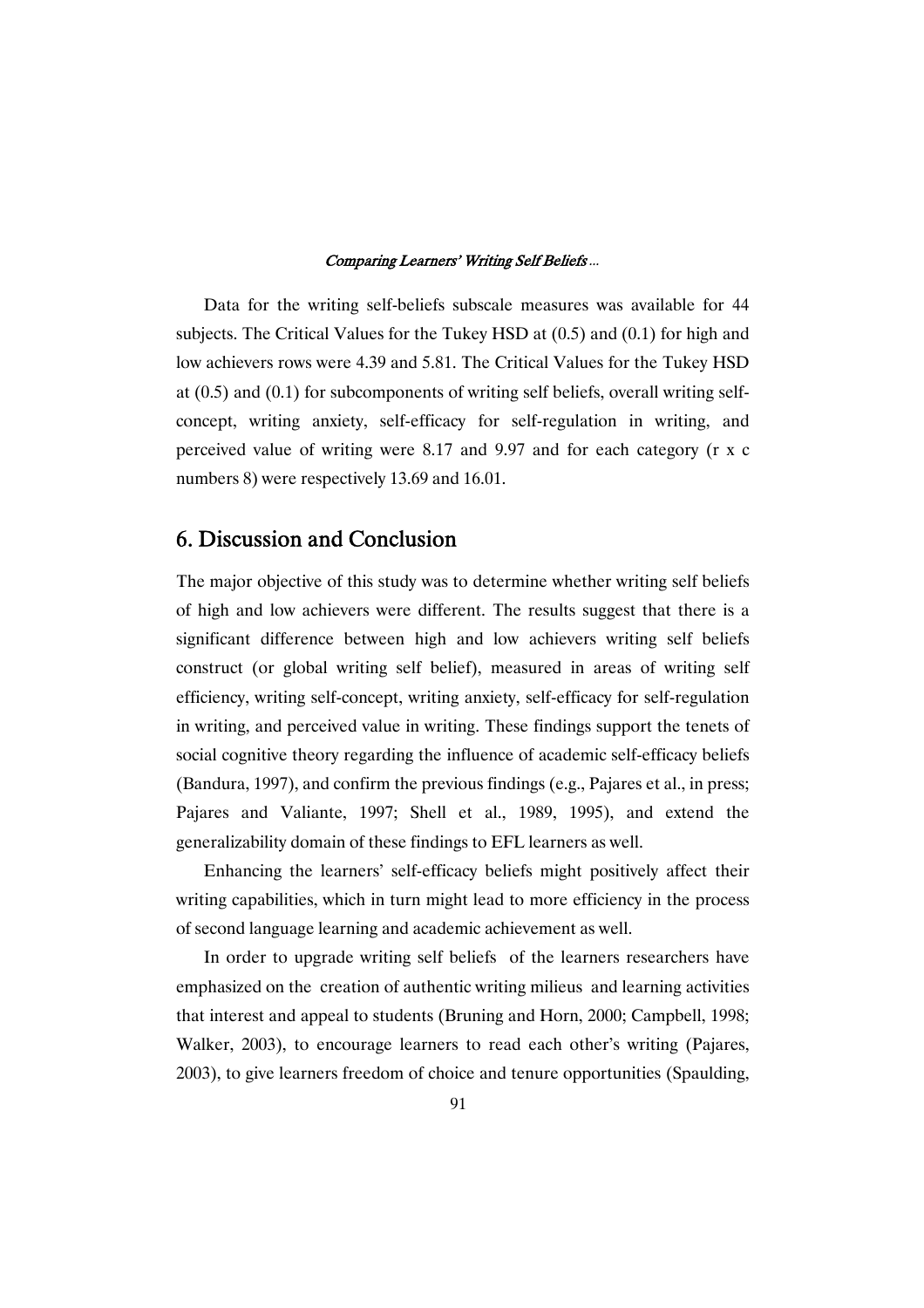1995; Walker, 2003), to encourage collaborative writing and discussions (Walker, 2003), to provide chances for learners to write unswervingly in different styles (McConochie, 2000; Wachholz and Etheridge, 1996), and to allow learners to invigilate and ponder upon their evolvement (Collins and Bissell, 2002).

Although Klassen (2002) analyzed 16 research studies which examined the writing self-efficacy beliefs of 6th to 10th grade students and found that low achievers over-estimate their ability to complete specific writing tasks, the results of this study suggest that students at higher level education have realistic beliefs about their own abilities.

However, it is worthy of notice to emphasize that any implications and applications of the findings of the study should be interpreted taking into account the following limitations and the specific context of this study. Efficacy beliefs are context-specific self-appraisals of the potential to successfully do a task. They are acquired through mastery experiences, observation of others, social/verbal persuasion, and interpretations of physiological and emotional states (Bandura, 1995). This study was conducted in a distance education university in Iran. This particular setting imposed some unique characteristics to the study. Like many distance and open educational programs students could choose to self-study materials and not to participate in tutorial sessions.

Unfortunately, the openness of the university made access to some subjects impossible and limited the sample. As a matter of fact, most of the subjects were female and therefore could not be considered an adequately representative sample of the target population; it was impractical to balance sex to control for its possible effects.

Due to the broad-spectrum apathy of the subjects to answering any kind of questionnaire, almost half of the students refused to answer the questionnaires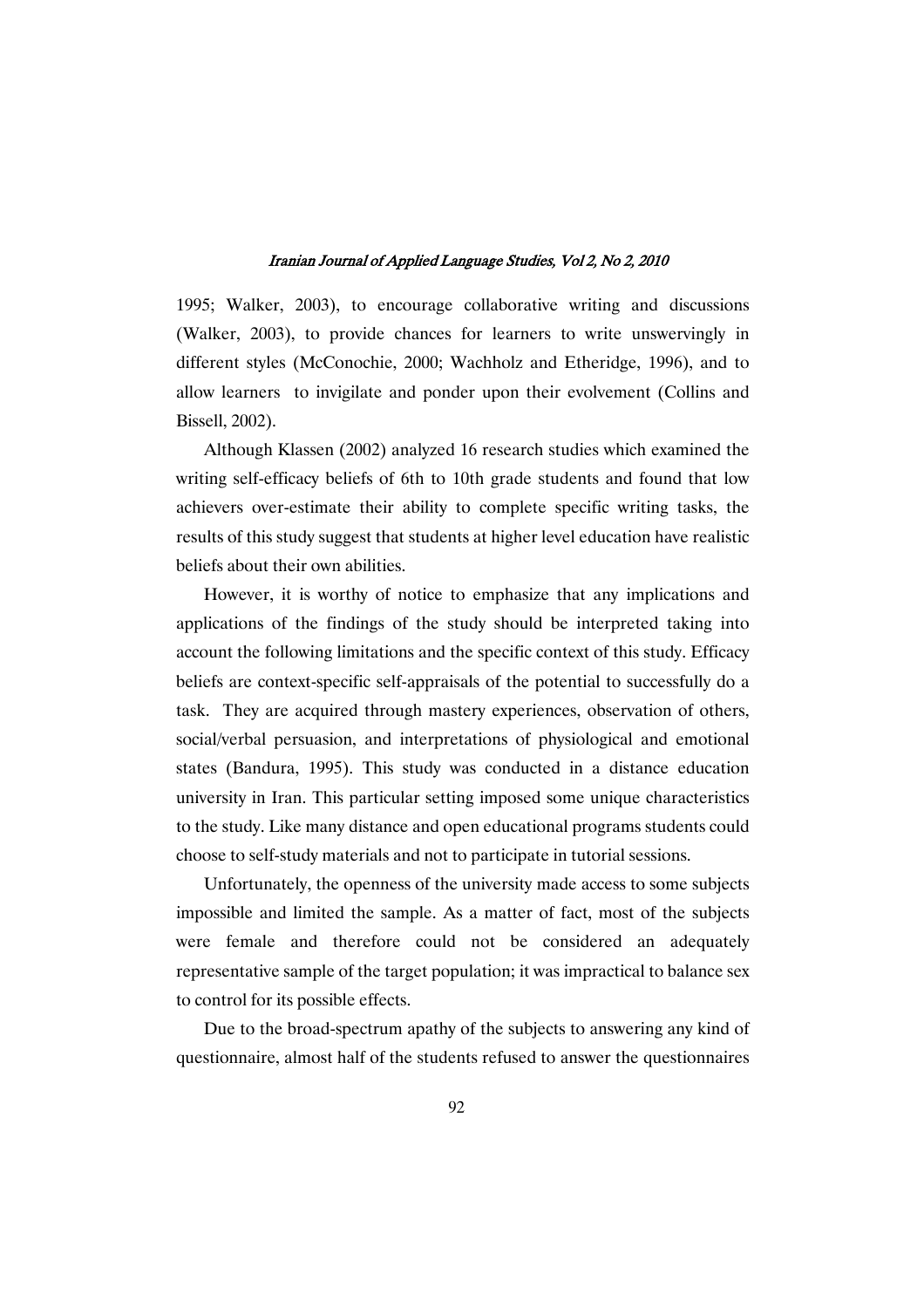and were inevitably eliminated from the study. To make up for this limitation, the study defined wider ranges of scores in the operational definition of the high or low achievers variables.

Finally, the present study was a step toward understanding learners' beliefs about their writing competence and their actual performance in academic contexts. Further research is needed to address how it is that writing beliefs impact learning the writing skill. Moreover, further research is needed to investigate what happens if the self beliefs perceptions of the learners are deliberately augmented; will the manipulation of the self beliefs result in better performance of the subjects in writing tasks? Or is it a one-way route from writing ability to the perceptions of self efficacy?

# References

- Bandura, A. (1986). Social Foundations of Thought and Action: <sup>A</sup> Social Cognitive Theory, Englewood Cliffs, NJ: Prentice Hall.
- Bandura, A. (1995). Manual for the Construction of Self-efficacy Scales, Stanford University, Stanford, CA 94305-2130.
- Bandura, A. (1997). Self-efficacy: The Exercise of Control, New York: W. H. Freeman.
- Betz, N. E. (1978). "Prevalence, distribution, and correlates of math anxiety in college students", Journal of Counseling Psychology, 25, pp. 441-448.
- Benton, P. (1999). "Unweaving the rainbow: poetry teaching in the secondary school", Oxford Review of Education, 25 (4), pp. 521-531.
- Bruning, R., and Horn, C. (2000). "Developing motivation to write" [Electronic version], Educational Psychologist, 35, pp. 25-38.
- Campbell, C. (1998). Teaching Second-Language Writing: Interacting with Text, Boston: Heinle and Heinle.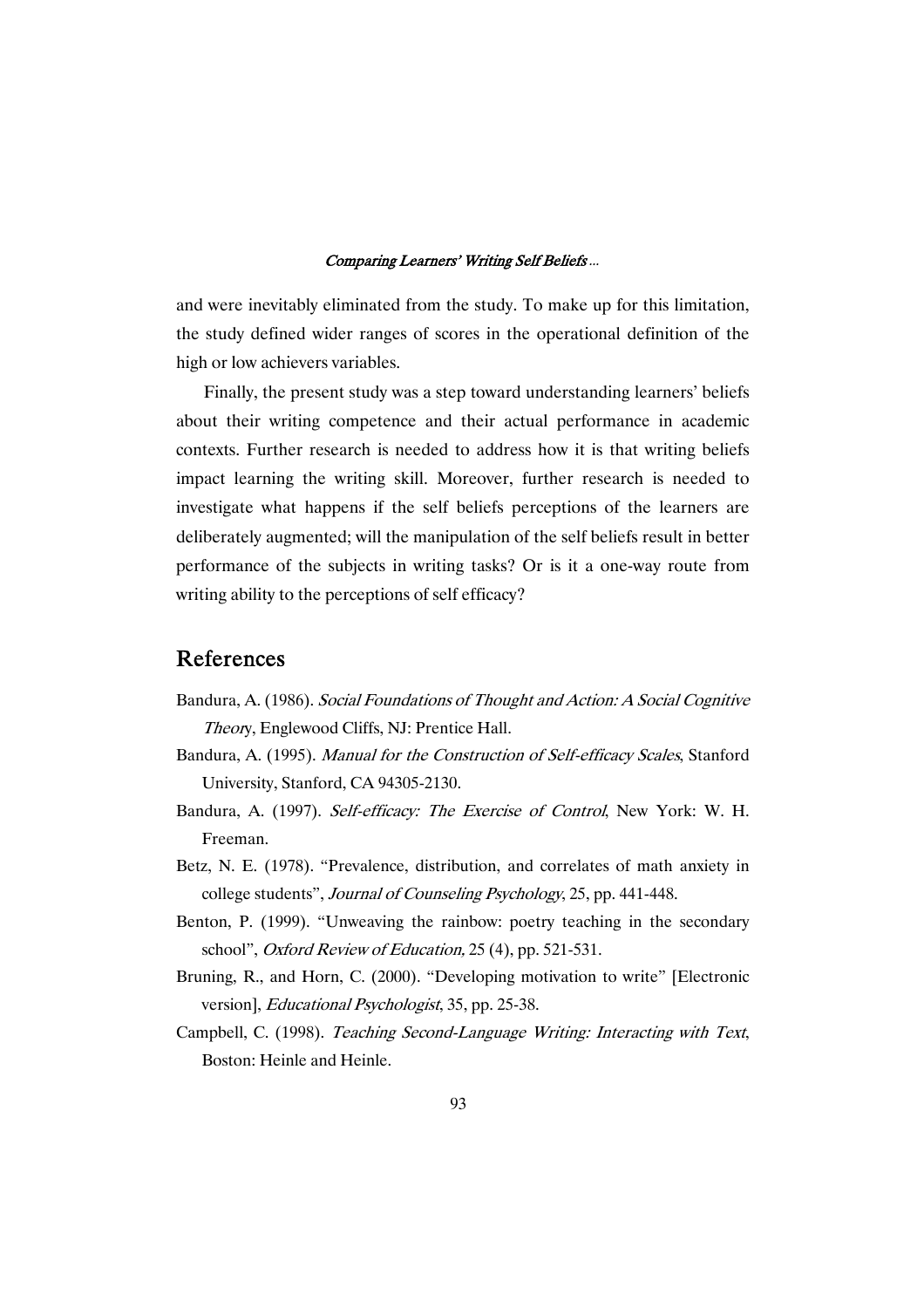- Collins, S. J., and Bissell, K. L. (2002). "Self-efficacy in a media writing course" [Electronic version], Journalism and Mass Communication Educator, 56, pp. 19-36.
- Eccles, J. P. (1984). "Expectancies, values, and academic behaviors", in J.T. Spence (ed.), Achievement and Achievement Motives, San Francisco: W. H. Freeman, pp. 75-146.
- Elbow, P. (1993). "Ranking, evaluating, and liking: Sorting out three forms of judgment", *College English*, 55, pp.186-206.
- Frank, C. R. (2003). "Mapping our stories: Teachers' reflections on themselves as writers", *Language Arts*, 80 (3), pp.185-195.
- Handley, Herbert M., and Thomson, James R. (1990). Determination of reliability and validity for Myself as a Teacher Scale. Paper presented at the annual meeting of the Mid-South Educational Research Association, New Orlea, LA.
- Hattie, J. (1992). Self-concept, Hillsdale, NJ: Erlbaum.
- Hull, G., and Rose, M. (1989). "Rethinking remediation: Toward a social-cognitive understanding of problematic reading and writing", Written Communication, 6, pp. 139-154.
- Hummann, L. (2005). "Self regulation in academic writing tasks", International Journal of Teaching and Learning in Higher Education, 17 (1), pp. 15-26.
- Ivanic, R., and Camps, D. (2001). "I am how I sound: Voice as self-representation in L2 writing", Journal of Second Language Writing, 10, pp. 3-33.
- Klassen, R. M. (2002). "Writing in early adolescence: A review of the role of selfefficacy beliefs", Educational Psychology Review, 14, pp. 173-203.
- McCall, R. B., Evahn, C., and Kratzer, L. (1992). High School Underachievers: What Do They Achieve as Adults, Newbury Park: Sage.
- McConochie, J. (2000). "Feeling and acting like a writer", TESOL Journal, 9, pp. 4-16.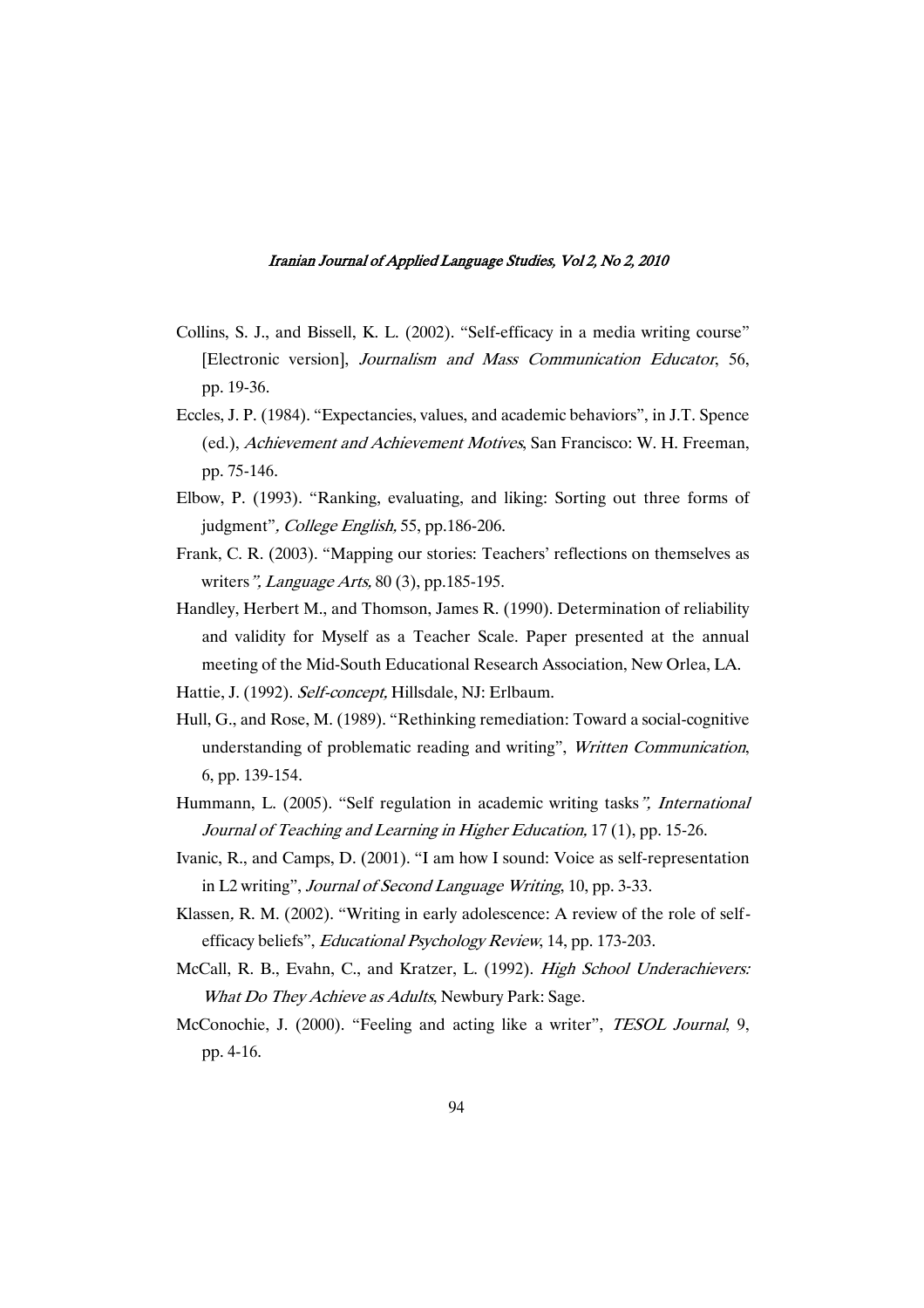- McLeod, S. H. (1987). "Some thoughts about feelings: The affective domain and the writing process" [Electronic version], College Composition and Communication, 38, pp. 426-435.
- McLeod, S. H. (1995). "Pygmalion or golem? Teacher affect and efficacy" [Electronic version], College Composition and Communication, <sup>46</sup>(3), pp. 369- 386.
- Marsh, H. W. (1990). "The structure of academic self-concept: The Marsh-Shavelson Model", Journal of Educational Psychology, 82, pp. 623-636.
- Mills, N. A., Pajares, F., and Herron, C. A. (2006). "A reevaluation of the role of anxiety: Self-efficacy, anxiety, and their relation to reading and listening proficiency", Foreign Language Annals, 39, pp. 273-292.
- Mills, N. A., and Péron, M. (2008). Foreign language writing self-beliefs questionnaire, from http://works.bepress.com/nicole\_mills/17.
- Mills, N. A., and Péron, M. (in press). "Global simulation and writing self-beliefs of intermediate French students", International Journal of Applied Linguistic. Retrieved December 18, 2009 from http://works.bepress.com/nicole\_mills/6
- Miller, S. D., Adkins, T., and Hooper, M. L. (1993). "Why teachers select specific literacy assignments and students' reactions to them", Journal of Reading Behavior, 25, pp. 69-95.
- Moore, R. A. (2000). "Pre-service teachers explore their conceptions of the writing process with young pen pals", Reading Research and Instruction, 40(1), pp.17- 33.
- Mündel-Atherstone, B. (1981). "A personality profile of students who are successful in student teaching and teaching", Paper presented at annual meeting of the Canadian Society for the Study of Education, Montreal, Quebec.
- Pajares, F. (2003). "Self-efficacy beliefs, motivation, and achievement in writing: A review of the literature", Reading and Writing Quarterly, 19, pp. 139-158.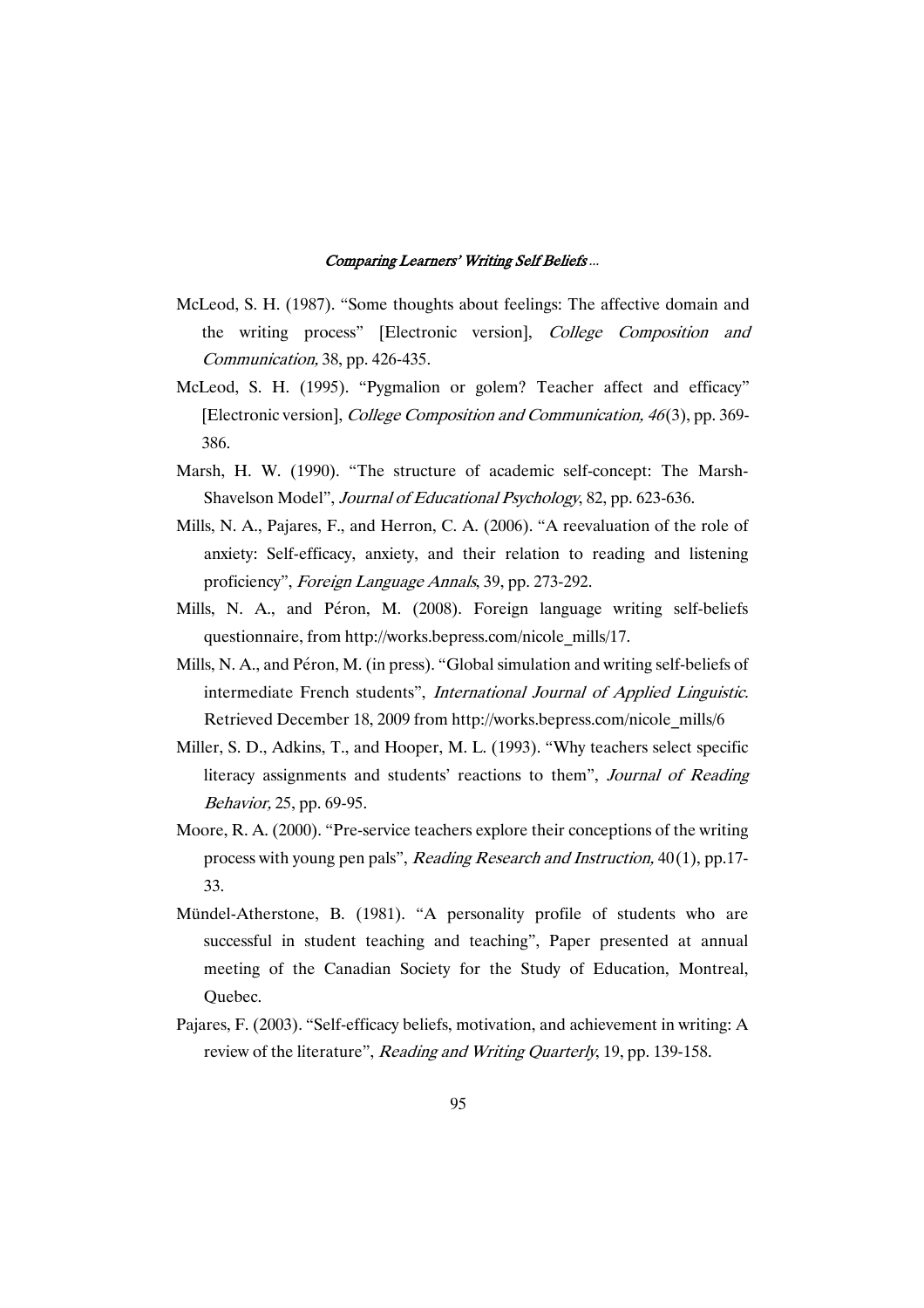- Pajares, F., Hartley, J. and Valiante, G. (2001). "Response format in writing self-efficacy assessment: Greater discrimination increases prediction", Measurement and Evaluation in Counseling and Development, 33 (4), pp. 214- 221.
- Pajares, F., and Valiante, G. (1997). "The predictive and mediational role of the writing self efficacy beliefs of upper elementary students", Journal of Educational Research, 90, pp. 353-360.
- Pajares, F. and Valiante, G. (1999). "Grade Level and Gender Differences in the Writing Self-Beliefs of Middle School Students", Contemporary Educational Psychology, 24, pp. 390-405.
- Pajares, M. F., and Johnson, M. J. (1993, April). Confidence and competence in writing: The role of self-efficacy, outcome expectancy, and apprehension. Paper presented at the Annual Meeting of the American Educational Research Association, Atlanta, GA, April 12-16, 1993). (ERIC Document Reproduction Service No. 358 474).
- Perry, N. E. (1998). "Young children's self-regulated learning and contexts that support it", Journal of Educational Psychology, 90, pp.715-729.
- Pintrich, P. R. (2000). "The role of goal orientation in self-regulated learning", in M. Boekaerts, P. R. Pintrich, and M. Zeidner (eds.), Handbook of Selfregulation, New York: Academic Press, pp. 452-502.
- Reis, S. M., and McCoach, D. B. (2000). "The underachievement of gifted students: What do we know and where do we go?", Gifted Child Quarterly, 44, pp. 152-170.
- Richards, J. C., and Renandya, W. A. (eds.) (2002). Methodology in Language Teaching: An Anthology of Current Practice, Cambridge, UK: Cambridge University Press.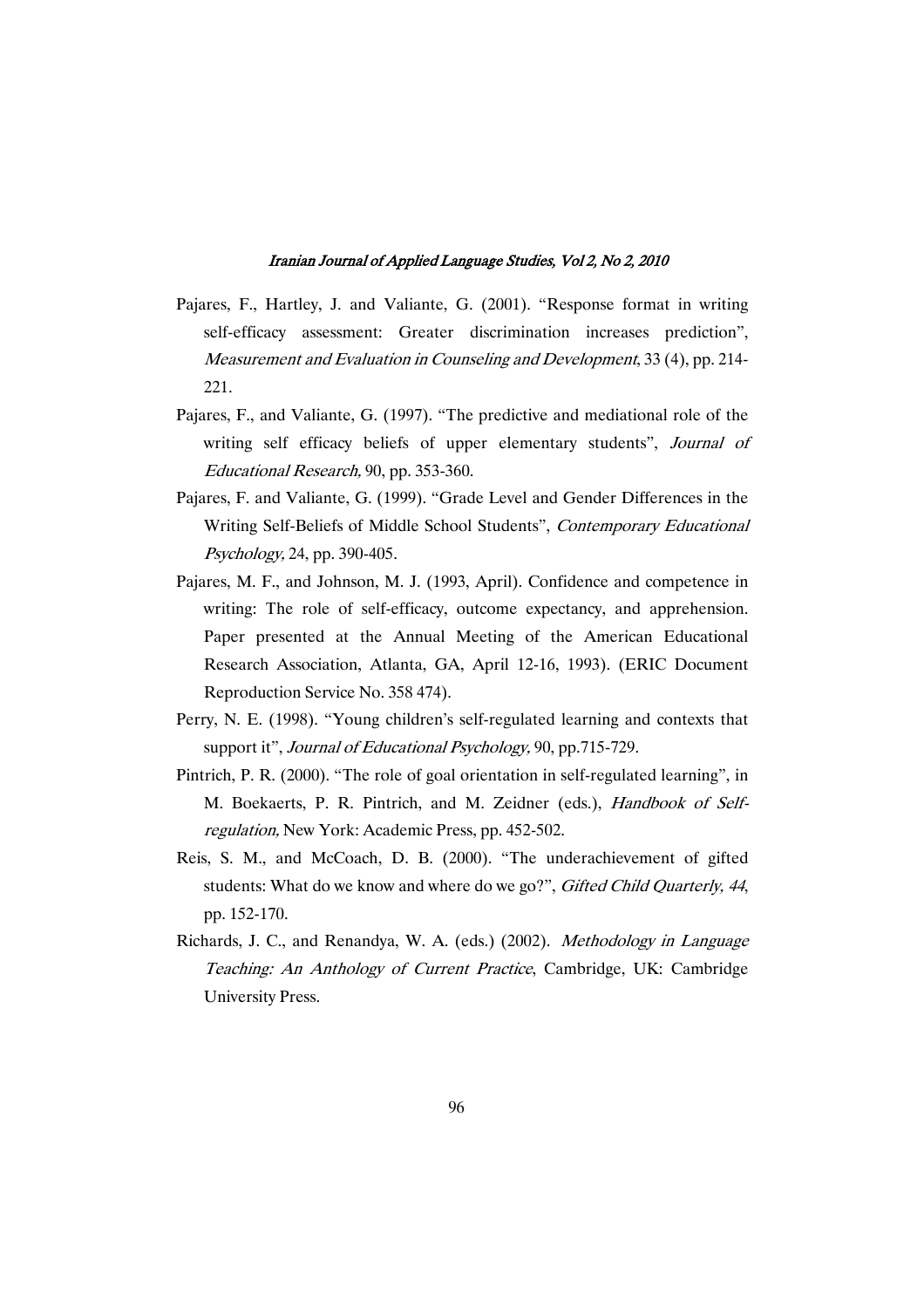- Schunk, D. H. (1998, November). Motivation and self-regulation among gifted learners. Paper presented at the annual meeting of the National Association of Gifted Children, Louisville, KY.
- Schunk, D. H., and Ertmer, P. A. (2000). "Self-regulation and academic learning: Self-efficacy enhancing interventions", in M. Boekaerts, P. R. Pintrich, and M. Zeidner (eds.), Handbook of Self-regulation, New York: Academic Press, pp. 631-650.
- Schunk, D. H., and Zimmerman, B. (eds.). (1994). Self-regulation of Learning and Performance: Issues and Educational Applications, Hillsdale, NJ: Erlbaum.
- Shell, D. F. (1989). "Self-efficacy and outcome expectancy mechanisms in reading and writing achievement", Journal of Educational Psychology, 81, pp. 91-100.
- Shell, D. F., Colvin, C., and Bruning, R. H. (1995). "Self-efficacy, attributions, and outcome expectancy mechanisms in reading and writing achievement: Gradelevel and achievement-level differences", Journal of Educational Psychology, 87, pp. 386–398.
- Shell, D. F., Murphy, C. C., and Bruning, R. H. (1989). "Self-efficacy and outcome expectancy mechanisms in reading and writing achievement", Journal of Educational Psychology, 81, pp. 91-100.
- Skaalvik, E. (1997). "Issues in research on self-concept", in M. Maehr and P. R. Pintrich (eds.), Advances in Motivation and Achievement, Greenwich, CT: JAI Press, Vol. 10, pp. 51-97.
- Spaulding, C. (1995). "Teachers' psychological presence on students' writing-task engagement", The Journal of Educational Research, 88, pp. 210-219.
- Spiliotopoulos, V., and Carey, S. (2005). "Investigating the role of identity in writing using electronic bulletin boards", The Canadian Modern Language Review, 62, pp. 87-109.
- Supplee, P. L. (1990). Reaching the Gifted Underachiever, New York: Teachers College Press.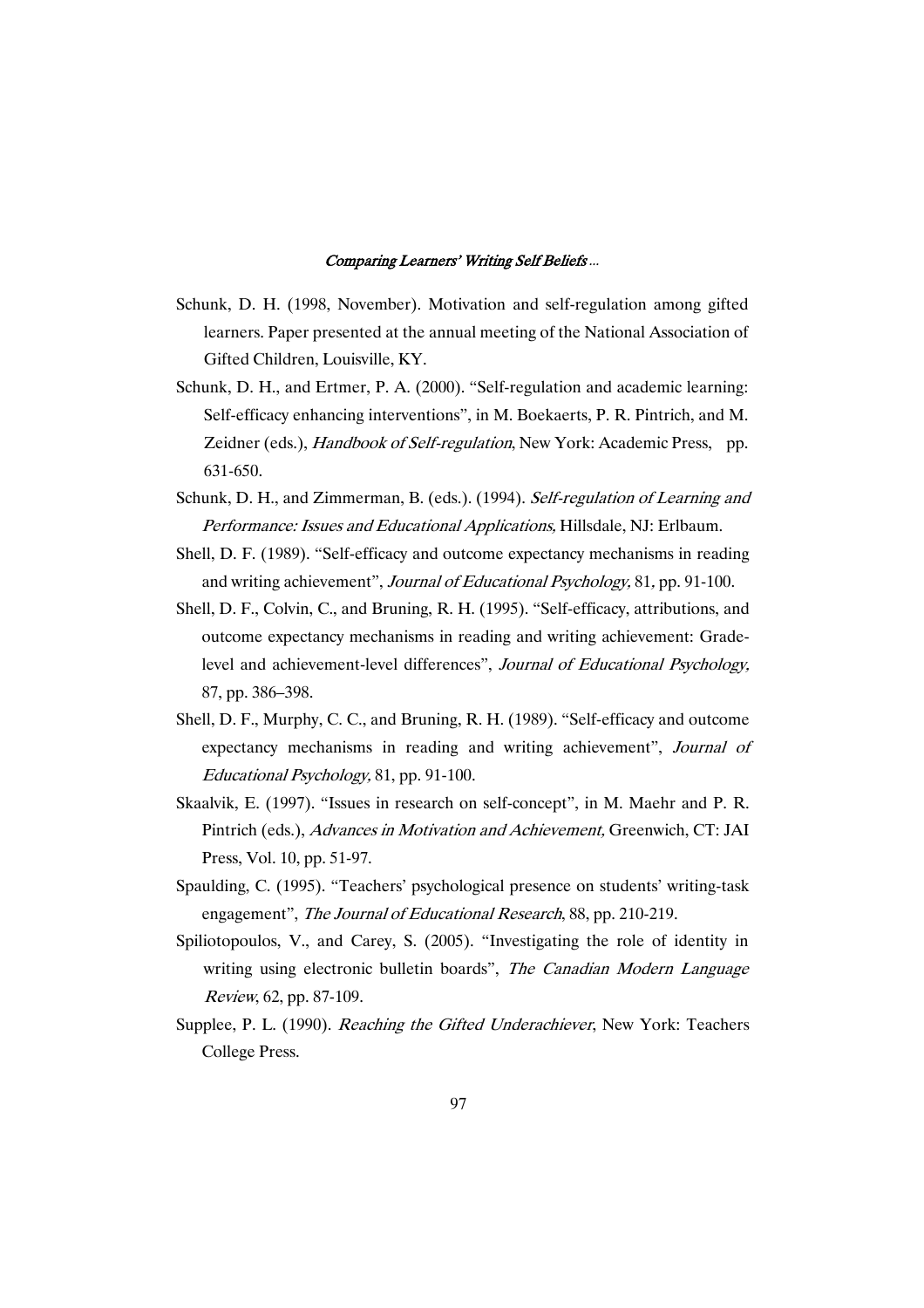Tang, R., and Suganthi, R. (1999). "The 'I' in identity: Exploring writer identity in student academic writing through the first person pronoun", English for Specific Purposes, 18, pp. 23-39.

Thomas, B. (2007). Writing Teacher Anxiety- <sup>A</sup> Pilot Study, Germany: Vdm Verlag.

- Wachholz, P. B., and Etheridge, C. P. (1996). "Writing self-efficacy beliefs of highand low apprehensive writers", Journal of Developmental Education, 19(3), pp. 16-24.
- Walker, B. J. (2003). "The cultivation of student self-efficacy in reading and writing", *Reading and Writing Quarterly*, 19, pp. 173-187.
- Wachholz, P. B., and Etheridge, C. P. (1996). Speaking for themselves: Writing self-efficacy beliefs of high and low apprehensive writers. Collected EDRS papers, pp. 2-20.
- Weiner, J. B. (1992). Psychological Disturbance in Adolescence (2nd ed.), New York: John Wiley and sons.
- Whitmore, J. R. (1980). Giftedness, Conflict, and Underachievement, Boston: Allyn and Bacon.
- Wigfield, A., and Eccles, J. (1992). "The development of achievement task values: A theoretical analysis", *Developmental Review*, 12, pp. 265-310.
- Wilson, S. M. and Floden, R. E. (2003). Creating effective teachers: Concise answers for hard questions. An addendum to the report. "Teacher Preparation Research: Current Knowledge, Gaps, and Recommendations." Education Commission of the States, Denver, CO.: American Association of Colleges for Teacher Education, Washington, DC.
- Winne, P. H. (1995). "Inherent details in self-regulated learning" [Electronic version], Educational Psychologist, 309, pp. 173-188.
- Zimmerman, B. J. (1990). "Self-Regulated Learning and Academic Achievement: and Overview", *Educational Psychologist*, 25, pp. 3-17.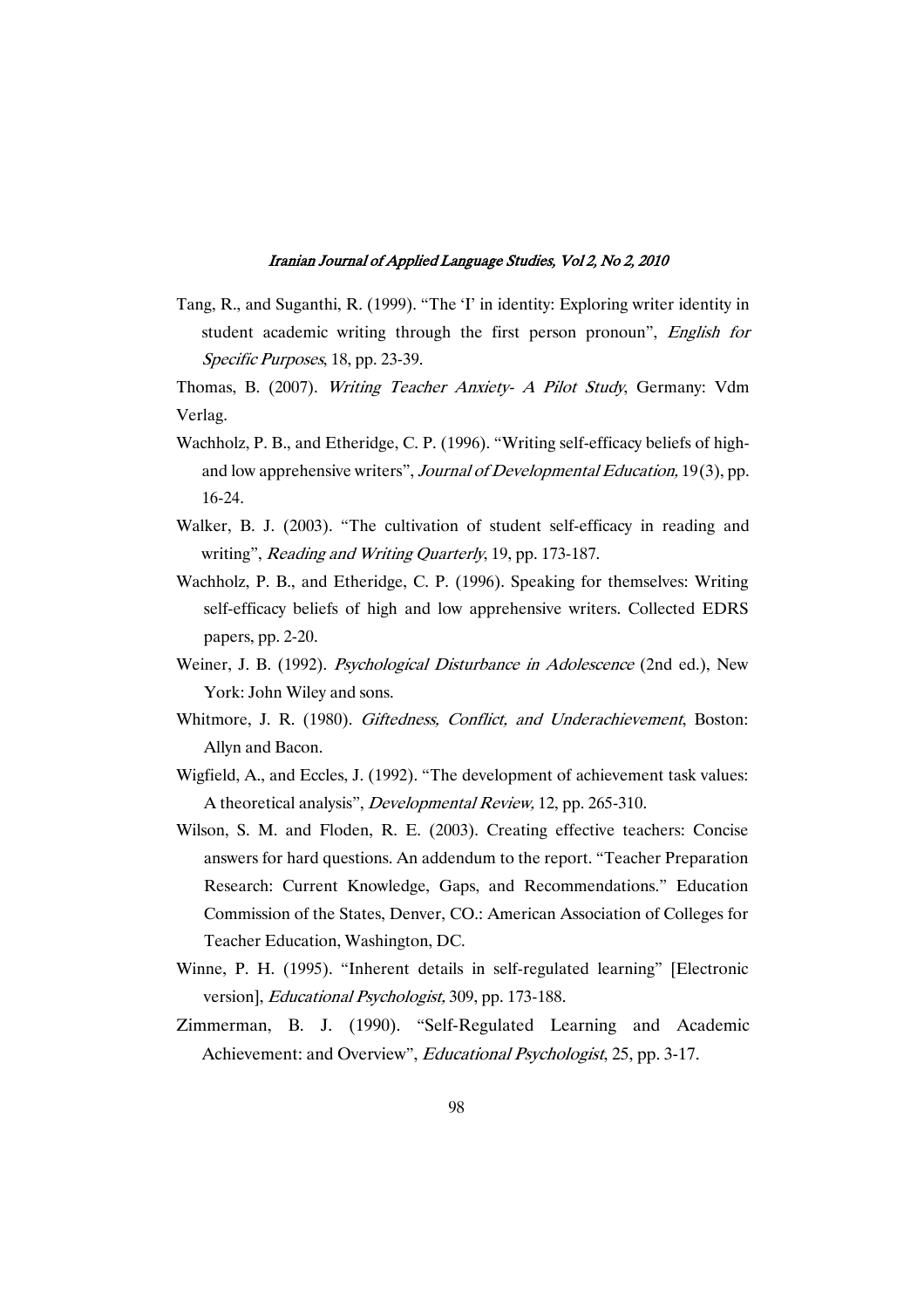- Zimmerman, B. J., Bandura, A., and Martinez-Pons, M. (1992). "Self-motivation for academic attainments: The role of self-efficacy beliefs and personal goal setting", American Educational Research Journal, 29, pp. 663-676.
- Zimmerman, B. J., and Martinez-Pons, M. (1988). "Construct validation of a strategy model of student self-regulated learning", Journal of Educational Psychology, 80, pp. 284-290.

## Appendix A

Writing Self Belief Questionnaire

Bio-data Information

| Gender |        | University class | Admission                  | Your Advance Writing score(s) |
|--------|--------|------------------|----------------------------|-------------------------------|
| Female |        | Year 1           | <b>PNU</b> Entrance        |                               |
|        |        |                  | Examination                |                               |
| Male   | Year 2 | Year 3           | National University        |                               |
|        |        |                  | Examination                |                               |
|        |        |                  | Previous Academic Major(s) |                               |

Directions: Please use the following scale to answer the following statements. Circle the number that best describes how sure you are that you can perform each of the English writing tasks or skills below.

|    | $\theta$ | 10                                  | 20                                                   | 30 |          | 40      | 50 |         | 60 |    | 70 | 80      |    | 90 | 100     |
|----|----------|-------------------------------------|------------------------------------------------------|----|----------|---------|----|---------|----|----|----|---------|----|----|---------|
|    | NO.      |                                     | 20%                                                  |    |          | 40%     |    | 60%     |    |    |    | $80\%$  |    |    | $100\%$ |
|    | Chance   |                                     | Certain                                              |    |          | Certain |    | Certain |    |    |    | Certain |    |    | Certain |
|    |          |                                     |                                                      |    |          |         |    |         |    |    |    |         |    |    |         |
| -1 |          | Write in several<br>familiar topics | paragraphs in length on                              |    | $\theta$ | 10      | 20 | 30      | 40 | 50 | 60 | 70      | 80 | 90 | 100     |
| 2  |          |                                     | Write with a clear sense of<br>beginning and closure |    | $\Omega$ | 10      | 20 | 30      | 40 | 50 | 60 | 70      | 80 | 90 | 100     |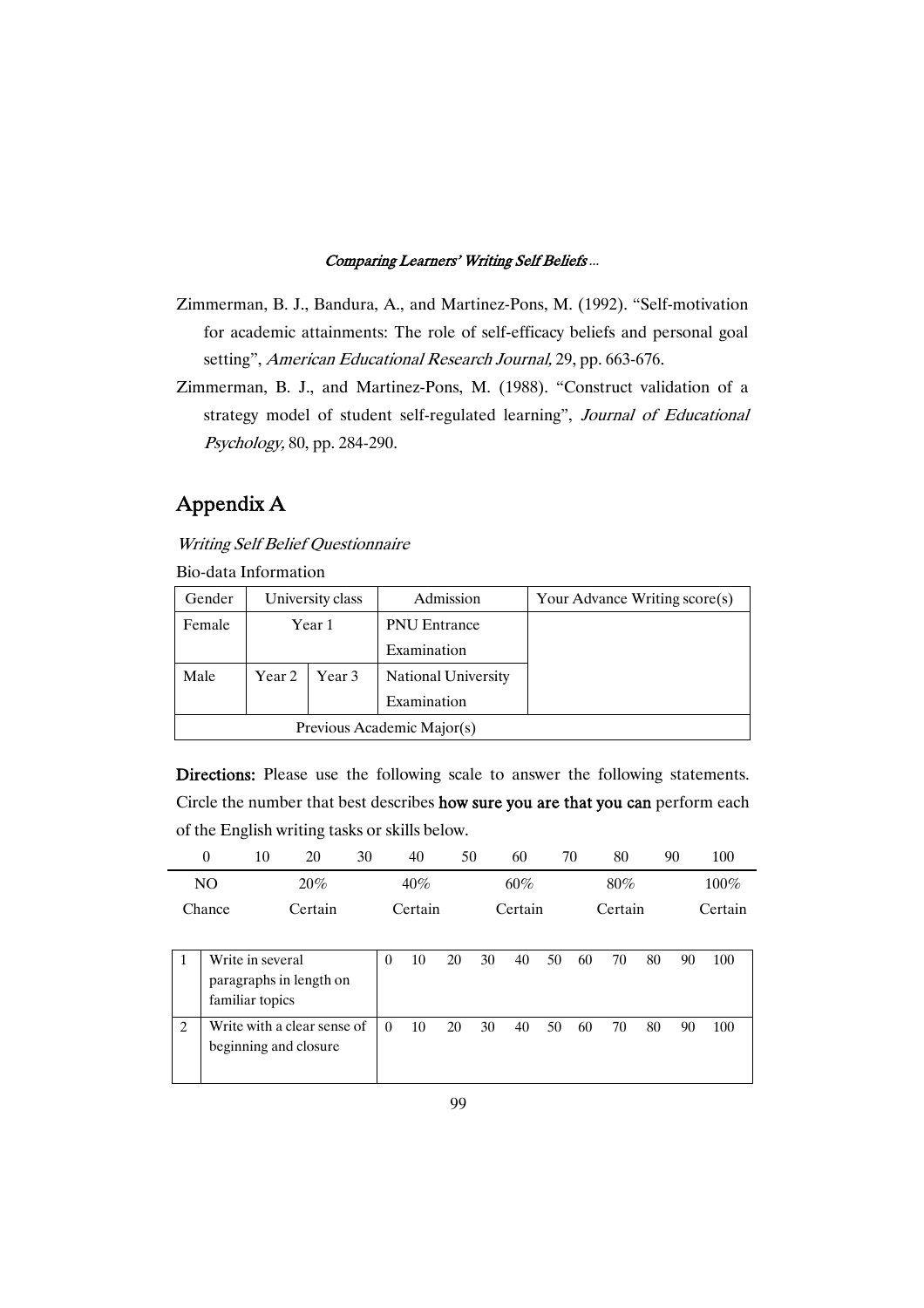| $\overline{\mathbf{3}}$ | Vary sentence lengths and<br>patterns when writing in<br>English                                        | $\overline{0}$ | 10 | 20 | 30 | 40 | 50 | 60 | 70 | 80 | 90 | 100 |
|-------------------------|---------------------------------------------------------------------------------------------------------|----------------|----|----|----|----|----|----|----|----|----|-----|
| $\overline{4}$          | Express yourself with<br>sufficient and appropriate<br>vocabulary when writing in<br>English            | $\theta$       | 10 | 20 | 30 | 40 | 50 | 60 | 70 | 80 | 90 | 100 |
| 5                       | Make few errors in<br>spelling when writing in<br>English                                               | $\theta$       | 10 | 20 | 30 | 40 | 50 | 60 | 70 | 80 | 90 | 100 |
| 6                       | Write in English in a way<br>that does not resemble<br>literal translation from<br>your native language | $\theta$       | 10 | 20 | 30 | 40 | 50 | 60 | 70 | 80 | 90 | 100 |
| 7                       | Write in English about a<br>variety of topics with<br>significant precision and<br>detail               | $\overline{0}$ | 10 | 20 | 30 | 40 | 50 | 60 | 70 | 80 | 90 | 100 |
| 8                       | Describe personal<br>experiences fully when<br>writing in English                                       | $\overline{0}$ | 10 | 20 | 30 | 40 | 50 | 60 | 70 | 80 | 90 | 100 |
| 9                       | Write about topics related<br>to your particular interests<br>and opinions in English                   | $\theta$       | 10 | 20 | 30 | 40 | 50 | 60 | 70 | 80 | 90 | 100 |
| 10                      | Write in English with<br>fluency and ease of<br>expression                                              | $\theta$       | 10 | 20 | 30 | 40 | 50 | 60 | 70 | 80 | 90 | 100 |
| 11                      | Make few grammatical<br>errors when writing in<br>English                                               | $\theta$       | 10 | 20 | 30 | 40 | 50 | 60 | 70 | 80 | 90 | 100 |
| 12                      | Make few vocabulary<br>errors when writing in<br>English                                                | $\theta$       | 10 | 20 | 30 | 40 | 50 | 60 | 70 | 80 | 90 | 100 |
| 13                      | Write in English with a<br>variety and complexity of<br>structures                                      | $\overline{0}$ | 10 | 20 | 30 | 40 | 50 | 60 | 70 | 80 | 90 | 100 |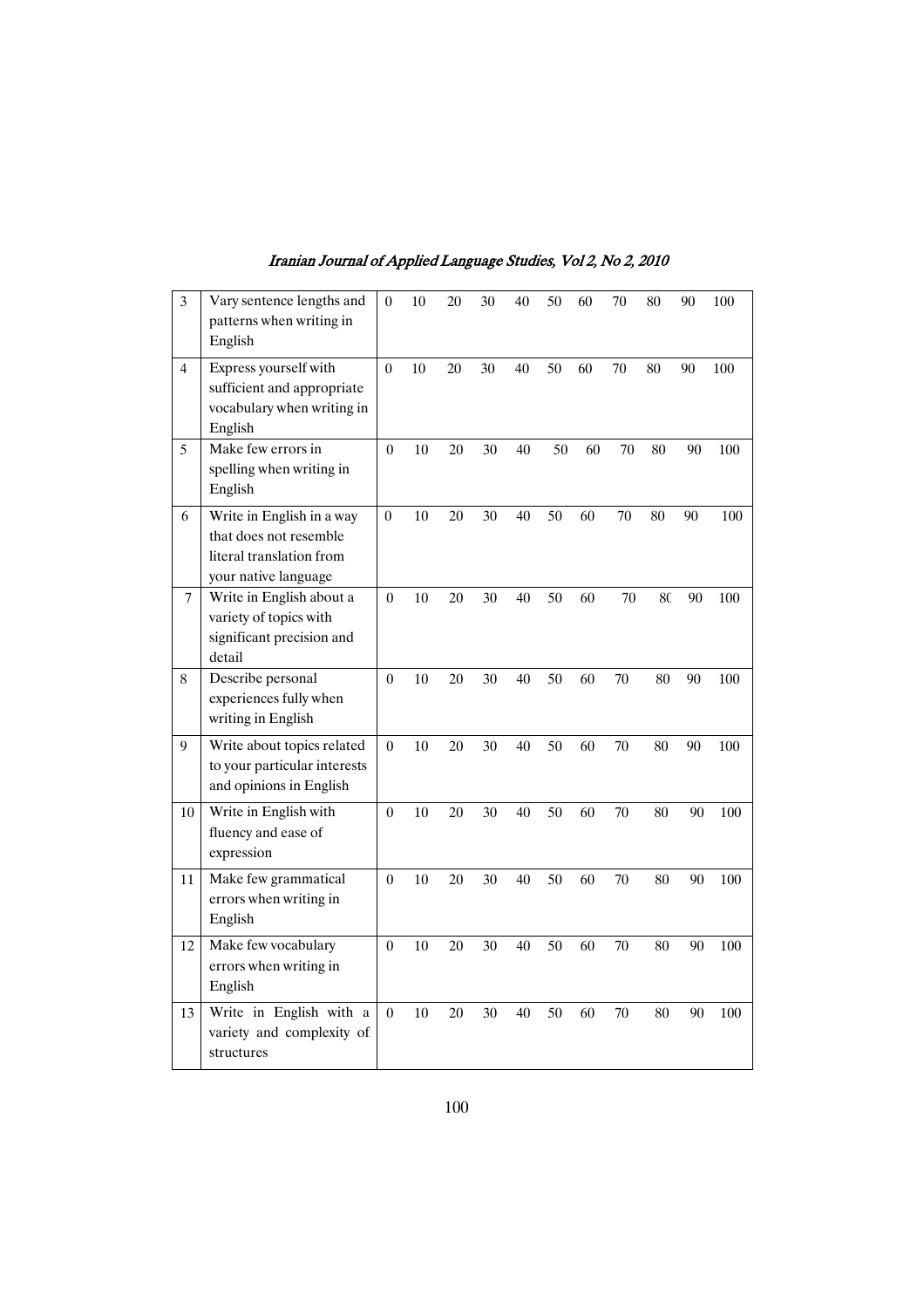| 14 | Present arguments or<br>points of view accurately<br>and effectively when                  | $\overline{0}$ | 10 | 20 | 30 | 40 | 50 | 60 | 70 | 80 | 90 | 100 |
|----|--------------------------------------------------------------------------------------------|----------------|----|----|----|----|----|----|----|----|----|-----|
|    | writing in English                                                                         |                |    |    |    |    |    |    |    |    |    |     |
| 15 | Write in English with an<br>underlying logical<br>organization                             | $\overline{0}$ | 10 | 20 | 30 | 40 | 50 | 60 | 70 | 80 | 90 | 100 |
| 16 | Make few verb tense<br>errors when writing in<br>English                                   | $\overline{0}$ | 10 | 20 | 30 | 40 | 50 | 60 | 70 | 80 | 90 | 100 |
| 17 | Write in English being<br>sensitive to differences in<br>formal and informal style         | $\overline{0}$ | 10 | 20 | 30 | 40 | 50 | 60 | 70 | 80 | 90 | 100 |
| 18 | Write in English with a<br>good control of a full<br>range of grammatical<br>structures    | $\theta$       | 10 | 20 | 30 | 40 | 50 | 60 | 70 | 80 | 90 | 100 |
| 19 | Write in English using a<br>wide range of vocabulary                                       | $\overline{0}$ | 10 | 20 | 30 | 40 | 50 | 60 | 70 | 80 | 90 | 100 |
| 20 | Write a composition in<br>English that is relevant<br>and appropriate to the<br>assignment | $\overline{0}$ | 10 | 20 | 30 | 40 | 50 | 60 | 70 | 80 | 90 | 100 |
| 21 | Write in English using<br>culturally appropriate<br>content                                | $\overline{0}$ | 10 | 20 | 30 | 40 | 50 | 60 | 70 | 80 | 90 | 100 |
| 22 | Make few conjugation<br>errors when writing in<br>English                                  | $\overline{0}$ | 10 | 20 | 30 | 40 | 50 | 60 | 70 | 80 | 90 | 100 |
| 23 | Accurately and effectively<br>use transitions when<br>writing in English                   | $\theta$       | 10 | 20 | 30 | 40 | 50 | 60 | 70 | 80 | 90 | 100 |
| 24 | Make few agreement<br>errors when writing in<br>English                                    | $\overline{0}$ | 10 | 20 | 30 | 40 | 50 | 60 | 70 | 80 | 90 | 100 |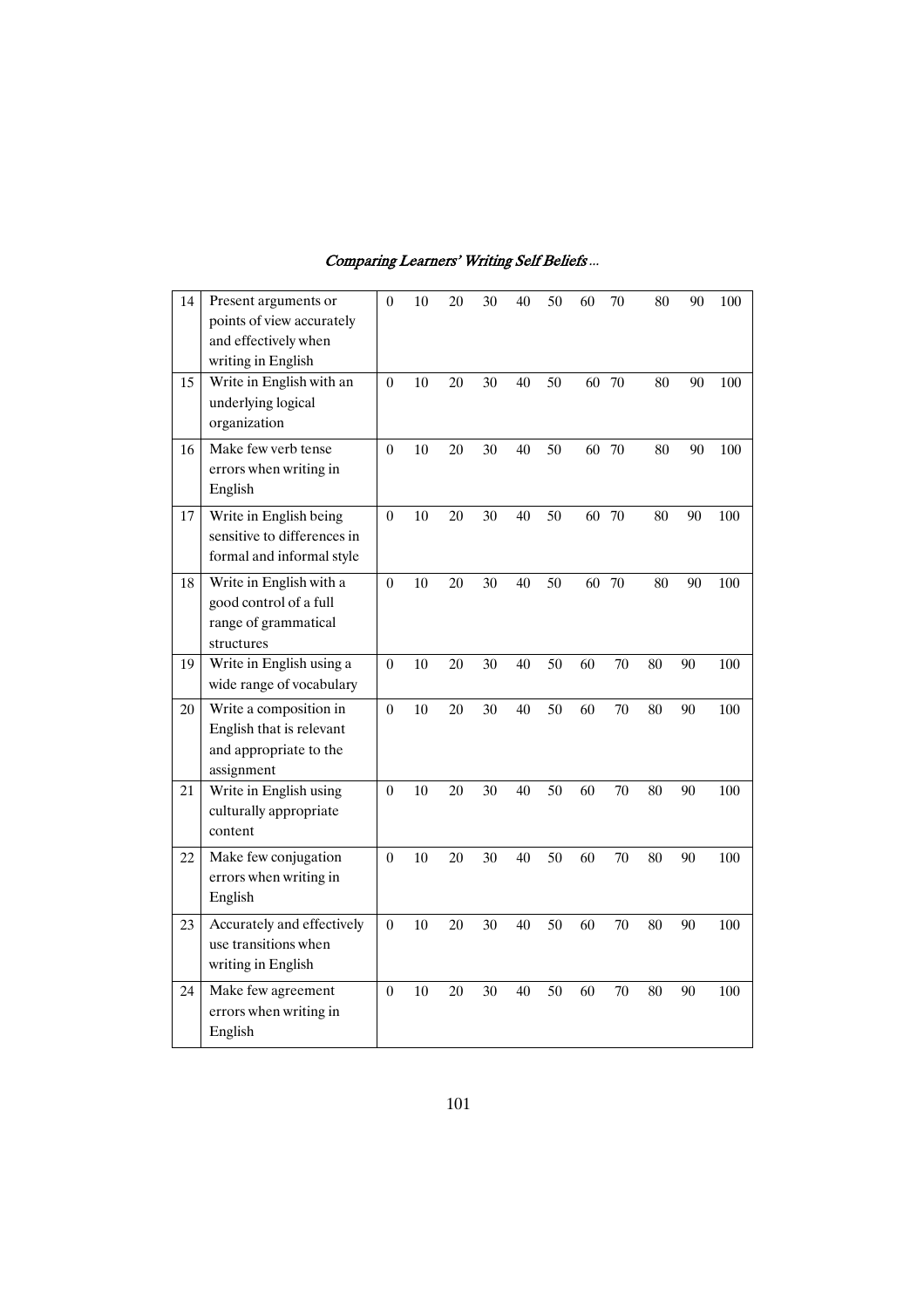Iranian Journal of Applied Language Studies, Vol 2, No 2, 2010

| $\vert$ 25 Write in English including $\vert$ 0 | 10 | <b>20</b> | 30 · | 40 | -50 | 60 | 70 | 80 | 90 |  |
|-------------------------------------------------|----|-----------|------|----|-----|----|----|----|----|--|
| I appropriate introductions                     |    |           |      |    |     |    |    |    |    |  |
| and conclusions                                 |    |           |      |    |     |    |    |    |    |  |

Directions: Please use the following scale to respond to the following statements. Circle the number that best describes how true each statement is for you.

|                | $\overline{0}$         | 10 | 20   | 30       |    | 40   |    | 50 | 60   |    | 70 | 80   | 90 | 100  |
|----------------|------------------------|----|------|----------|----|------|----|----|------|----|----|------|----|------|
|                | <b>Not</b>             |    | 20%  |          |    | 40%  |    |    | 60%  |    |    | 80%  |    | 100% |
|                | True                   |    | True |          |    | True |    |    | True |    |    | True |    | True |
| $\mathbf{1}$   | Compared to others     |    |      | $\theta$ | 10 | 20   | 30 | 40 | 50   | 60 | 70 | 80   | 90 | 100  |
|                | in my class I am a     |    |      |          |    |      |    |    |      |    |    |      |    |      |
|                | good English writer.   |    |      |          |    |      |    |    |      |    |    |      |    |      |
| $\overline{c}$ | <b>Writing English</b> |    |      | $\theta$ | 10 | 20   | 30 | 40 | 50   | 60 | 70 | 80   | 90 | 100  |
|                | compositions does not  |    |      |          |    |      |    |    |      |    |    |      |    |      |
|                | scare me.              |    |      |          |    |      |    |    |      |    |    |      |    |      |
| 3              | I am afraid of doing   |    |      | $\theta$ | 10 | 20   | 30 | 40 | 50   | 60 | 70 | 80   | 90 | 100  |
|                | English writing        |    |      |          |    |      |    |    |      |    |    |      |    |      |
|                | assignments when I     |    |      |          |    |      |    |    |      |    |    |      |    |      |
|                | know they will be      |    |      |          |    |      |    |    |      |    |    |      |    |      |
|                | graded.                |    |      |          |    |      |    |    |      |    |    |      |    |      |
| $\overline{4}$ | Learning about         |    |      | $\theta$ | 10 | 20   | 30 | 40 | 50   | 60 | 70 | 80   | 90 | 100  |
|                | writing in English is  |    |      |          |    |      |    |    |      |    |    |      |    |      |
|                | important tome.        |    |      |          |    |      |    |    |      |    |    |      |    |      |
| 5              | It is important to me  |    |      | $\theta$ | 10 | 20   | 30 | 40 | 50   | 60 | 70 | 80   | 90 | 100  |
|                | to get good grades on  |    |      |          |    |      |    |    |      |    |    |      |    |      |
|                | English writing        |    |      |          |    |      |    |    |      |    |    |      |    |      |
|                | assignments.           |    |      |          |    |      |    |    |      |    |    |      |    |      |
| 6              | I get good grades on   |    |      | $\theta$ | 10 | 20   | 30 | 40 | 50   | 60 | 70 | 80   | 90 | 100  |
|                | English writing        |    |      |          |    |      |    |    |      |    |    |      |    |      |
|                | assignments            |    |      |          |    |      |    |    |      |    |    |      |    |      |
| $\tau$         | I am usually at ease   |    |      | $\theta$ | 10 | 20   | 30 | 40 | 50   | 60 | 70 | 80   | 90 | 100  |
|                | when writing in        |    |      |          |    |      |    |    |      |    |    |      |    |      |
|                | English.               |    |      |          |    |      |    |    |      |    |    |      |    |      |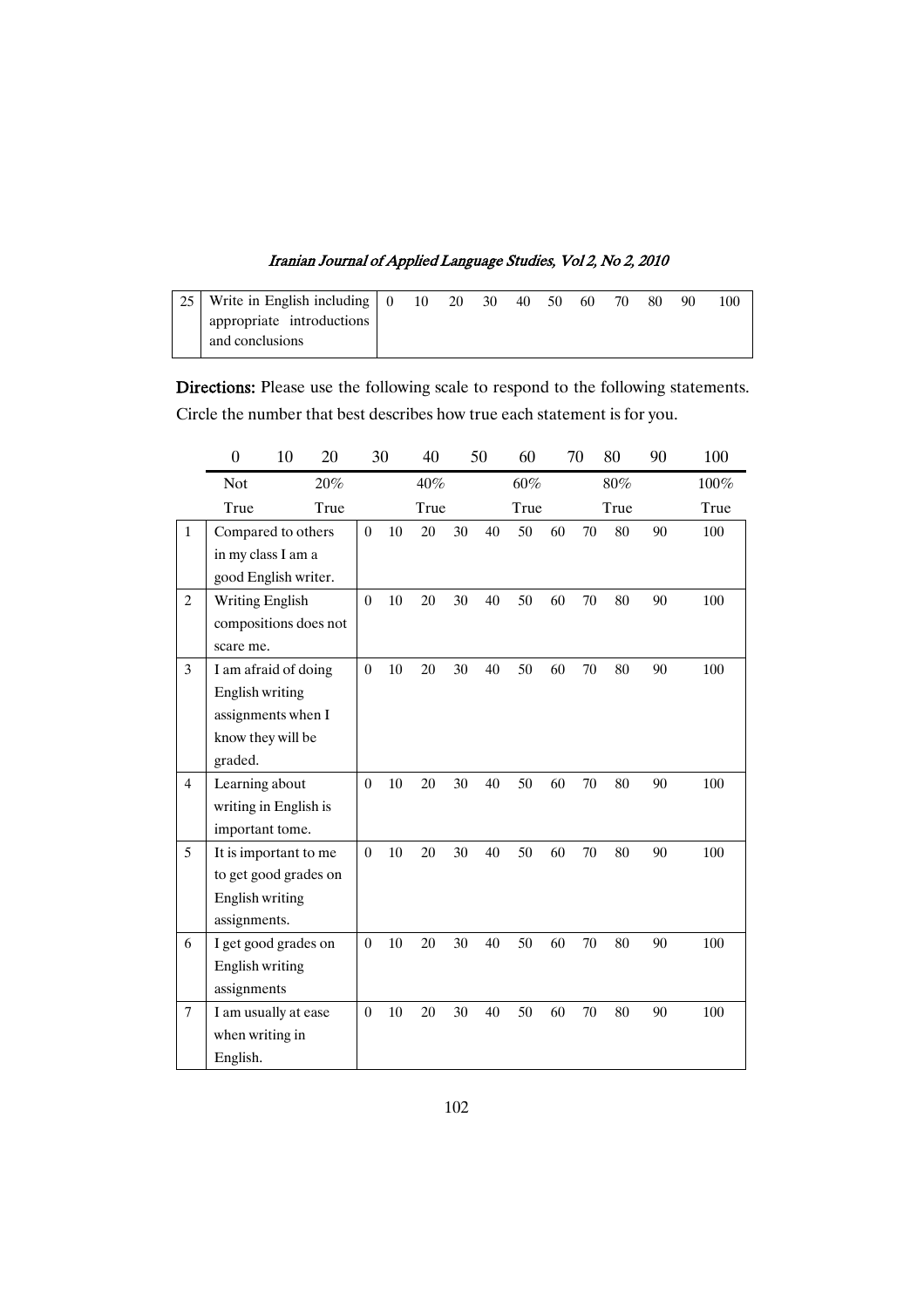| I get a sinking feeling | $\overline{0}$   | 10 | 20 |    | 40 | 50 | 60 | 70 | 80              | 90 | 100 |
|-------------------------|------------------|----|----|----|----|----|----|----|-----------------|----|-----|
| when I think of trying  |                  |    |    |    |    |    |    |    |                 |    |     |
| to complete a difficult |                  |    |    |    |    |    |    |    |                 |    |     |
| writing assignment.     |                  |    |    |    |    |    |    |    |                 |    |     |
| Learning about          | $\overline{0}$   | 10 | 20 | 30 | 40 | 50 | 60 | 70 | 80              | 90 | 100 |
| writing in English is   |                  |    |    |    |    |    |    |    |                 |    |     |
| interesting for me.     |                  |    |    |    |    |    |    |    |                 |    |     |
| English writing         | $\theta$         | 10 | 20 | 30 | 40 | 50 | 60 | 70 | 80              | 90 | 100 |
| assignments are easy    |                  |    |    |    |    |    |    |    |                 |    |     |
| for me.                 |                  |    |    |    |    |    |    |    |                 |    |     |
| My mind goes blank      | $\overline{0}$   | 10 | 20 | 30 | 40 | 50 | 60 | 70 | 80              | 90 | 100 |
| and I am unable to      |                  |    |    |    |    |    |    |    |                 |    |     |
| think clearly when      |                  |    |    |    |    |    |    |    |                 |    |     |
| writing a English       |                  |    |    |    |    |    |    |    |                 |    |     |
| composition             |                  |    |    |    |    |    |    |    |                 |    |     |
| I have usually been at  | $\overline{0}$   | 10 | 20 | 30 | 40 | 50 | 60 | 70 | 80              | 90 | 100 |
| ease writing in English |                  |    |    |    |    |    |    |    |                 |    |     |
| in class.               |                  |    |    |    |    |    |    |    |                 |    |     |
| I look forward to       | $\theta$         | 10 | 20 | 30 | 40 | 50 | 60 | 70 | 80              | 90 | 100 |
|                         |                  |    |    |    |    |    |    |    |                 |    |     |
|                         |                  |    |    |    |    |    |    |    |                 |    |     |
| assignments.            |                  |    |    |    |    |    |    |    |                 |    |     |
| I like to do writing    | $\overline{0}$   | 10 | 20 | 30 | 40 | 50 | 60 | 70 | 80              | 90 | 100 |
| activities in English   |                  |    |    |    |    |    |    |    |                 |    |     |
| class.                  |                  |    |    |    |    |    |    |    |                 |    |     |
| I have always done      | $\boldsymbol{0}$ | 10 | 20 | 30 | 40 | 50 | 60 | 70 | 80              | 90 | 100 |
| well on English         |                  |    |    |    |    |    |    |    |                 |    |     |
| writing assignments.    |                  |    |    |    |    |    |    |    |                 |    |     |
| Writing in English      | $\boldsymbol{0}$ | 10 | 20 | 30 | 40 | 50 | 60 | 70 | 80              | 90 | 100 |
| makes me feel uneasy    |                  |    |    |    |    |    |    |    |                 |    |     |
| and confused.           |                  |    |    |    |    |    |    |    |                 |    |     |
| I get really uptight    | $\overline{0}$   | 10 | 20 | 30 | 40 | 50 | 60 | 70 | 80              | 90 | 100 |
| while taking English    |                  |    |    |    |    |    |    |    |                 |    |     |
| exams with writing      |                  |    |    |    |    |    |    |    |                 |    |     |
|                         |                  |    |    |    | 30 |    |    |    | English writing |    |     |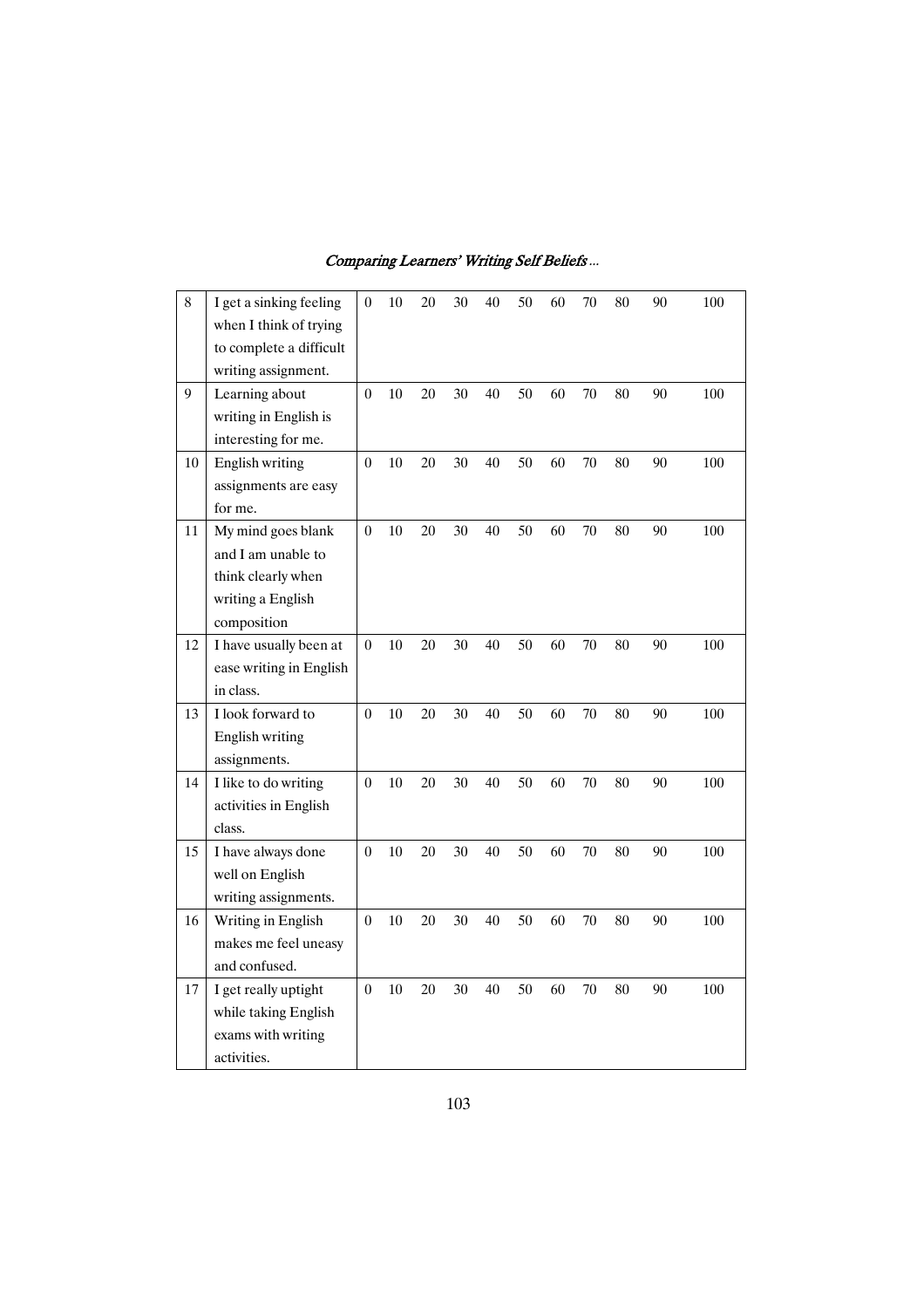| 18 | Writing in English is a<br>lot of fun. | $\boldsymbol{0}$ | 10 | 20 | 30 | 40 | 50 | 60 | 70 | 80 | 90 | 100 |
|----|----------------------------------------|------------------|----|----|----|----|----|----|----|----|----|-----|
|    |                                        |                  |    |    |    |    | 50 |    |    |    |    |     |
| 19 | I enjoy learning about                 | $\overline{0}$   | 10 | 20 | 30 | 40 |    | 60 | 70 | 80 | 90 | 100 |
|    | different writing                      |                  |    |    |    |    |    |    |    |    |    |     |
|    | techniques.                            |                  |    |    |    |    |    |    |    |    |    |     |
| 20 | I am not a good                        | $\boldsymbol{0}$ | 10 | 20 | 30 | 40 | 50 | 60 | 70 | 80 | 90 | 100 |
|    | English writer.                        |                  |    |    |    |    |    |    |    |    |    |     |
| 21 | I almost never get                     | $\boldsymbol{0}$ | 10 | 20 | 30 | 40 | 50 | 60 | 70 | 80 | 90 | 100 |
|    | uptight while taking                   |                  |    |    |    |    |    |    |    |    |    |     |
|    | English exams with                     |                  |    |    |    |    |    |    |    |    |    |     |
|    | writing sections.                      |                  |    |    |    |    |    |    |    |    |    |     |
| 22 | I like completing                      | $\boldsymbol{0}$ | 10 | 20 | 30 | 40 | 50 | 60 | 70 | 80 | 90 | 100 |
|    | English writing                        |                  |    |    |    |    |    |    |    |    |    |     |
|    | assignments.                           |                  |    |    |    |    |    |    |    |    |    |     |
| 23 | Learning how to                        | $\boldsymbol{0}$ | 10 | 20 | 30 | 40 | 50 | 60 | 70 | 80 | 90 | 100 |
|    | become a better                        |                  |    |    |    |    |    |    |    |    |    |     |
|    | English writer is easy                 |                  |    |    |    |    |    |    |    |    |    |     |
|    | for me.                                |                  |    |    |    |    |    |    |    |    |    |     |
| 24 | Just thinking about                    | $\overline{0}$   | 10 | 20 | 30 | 40 | 50 | 60 | 70 | 80 | 90 | 100 |
|    | trying to write an                     |                  |    |    |    |    |    |    |    |    |    |     |
|    | English composition                    |                  |    |    |    |    |    |    |    |    |    |     |
|    | makes me nervous.                      |                  |    |    |    |    |    |    |    |    |    |     |
| 25 | Learning about                         | $\theta$         | 10 | 20 | 30 | 40 | 50 | 60 | 70 | 80 | 90 | 100 |
|    | writing in English is                  |                  |    |    |    |    |    |    |    |    |    |     |
|    | an enjoyable                           |                  |    |    |    |    |    |    |    |    |    |     |
|    | experience.                            |                  |    |    |    |    |    |    |    |    |    |     |
| 26 | Learning about                         | $\boldsymbol{0}$ | 10 | 20 | 30 | 40 | 50 | 60 | 70 | 80 | 90 | 100 |
|    | English writing                        |                  |    |    |    |    |    |    |    |    |    |     |
|    | techniques is boring.                  |                  |    |    |    |    |    |    |    |    |    |     |
| 27 | I look forward to                      | $\boldsymbol{0}$ | 10 | 20 | 30 | 40 | 50 | 60 | 70 | 80 | 90 | 100 |
|    | classes that will help                 |                  |    |    |    |    |    |    |    |    |    |     |
|    | me with my writing.                    |                  |    |    |    |    |    |    |    |    |    |     |
|    |                                        |                  |    |    |    |    |    |    |    |    |    |     |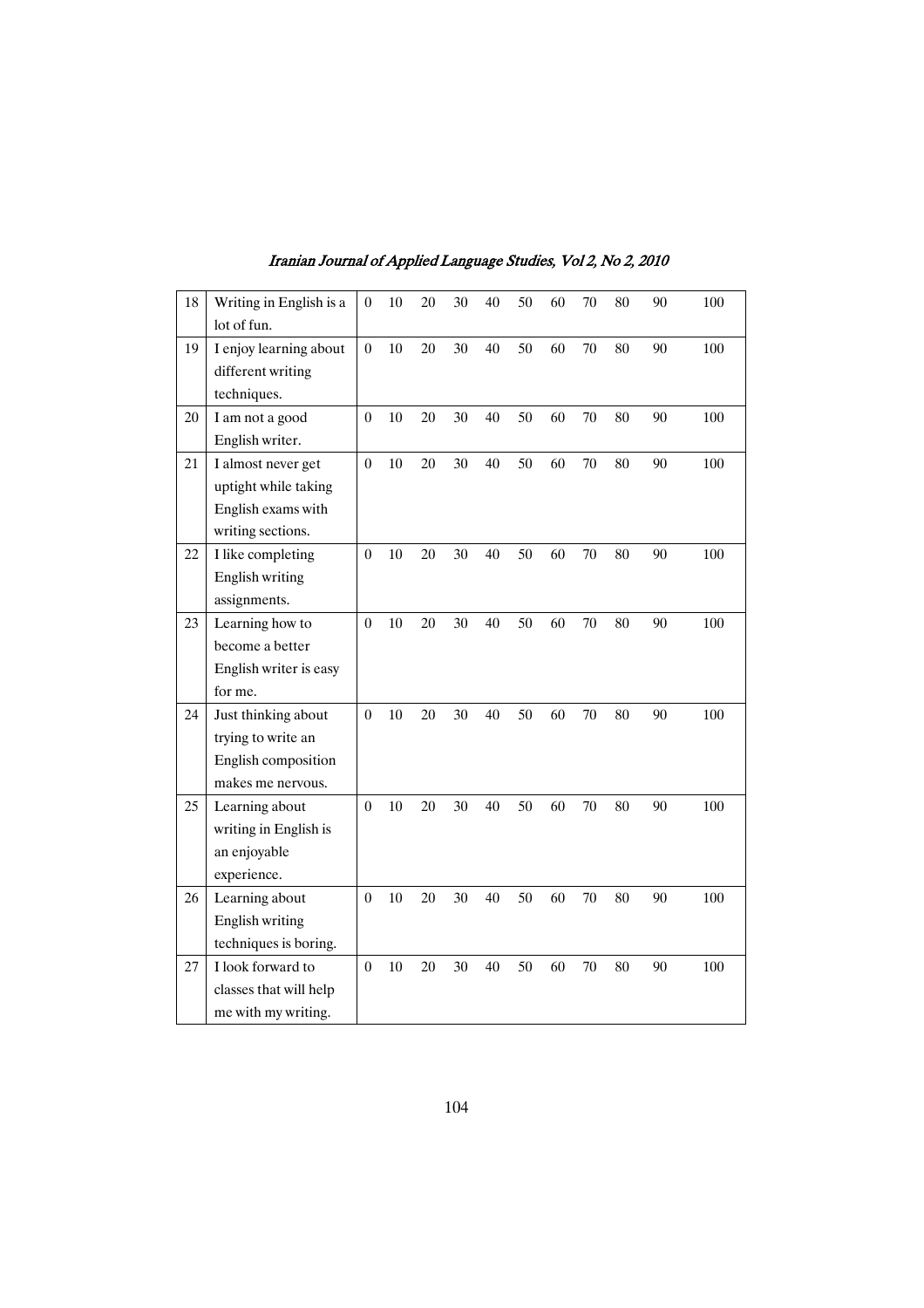Directions: Read each question below very carefully and use the following scale to answer as honestly as you can. Remember that *you can circle any number from*  $0$ to 100.

|                    | $\theta$                                                       | 10                                                                        | 20                                          | 30       |           | 40 |      | 50 | 60 | 70 |    | 80           | 90 | 100 |
|--------------------|----------------------------------------------------------------|---------------------------------------------------------------------------|---------------------------------------------|----------|-----------|----|------|----|----|----|----|--------------|----|-----|
| Not well<br>at all |                                                                |                                                                           | Not well                                    |          | Somewhat  |    | Well |    |    |    |    | Very<br>well |    |     |
| $\mathbf{1}$       | Can you finish your<br>English writing<br>assignments on time? |                                                                           |                                             | $\theta$ | <b>10</b> | 20 | 30   | 40 | 50 | 60 | 70 | 80           | 90 | 100 |
| $\overline{c}$     | do?                                                            | Can you do your<br>English writing<br>assignments when<br>there are other | interesting things to                       | $\theta$ | 10        | 20 | 30   | 40 | 50 | 60 | 70 | 80           | 90 | 100 |
| $\overline{3}$     |                                                                | when completing<br>assignments?                                           | Can you concentrate<br>your English writing | $\theta$ | 10        | 20 | 30   | 40 | 50 | 60 | 70 | 80           | 90 | 100 |
| $\overline{4}$     | distracted?                                                    | Can you arrange a<br>assignments where<br>you won't get                   | place at home to do<br>your English writing | $\theta$ | 10        | 20 | 30   | 40 | 50 | 60 | 70 | 80           | 90 | 100 |
| 5                  |                                                                | Can you motivate<br>English writing<br>assignments?                       | yourself to do your                         | $\theta$ | 10        | 20 | 30   | 40 | 50 | 60 | 70 | 80           | 90 | 100 |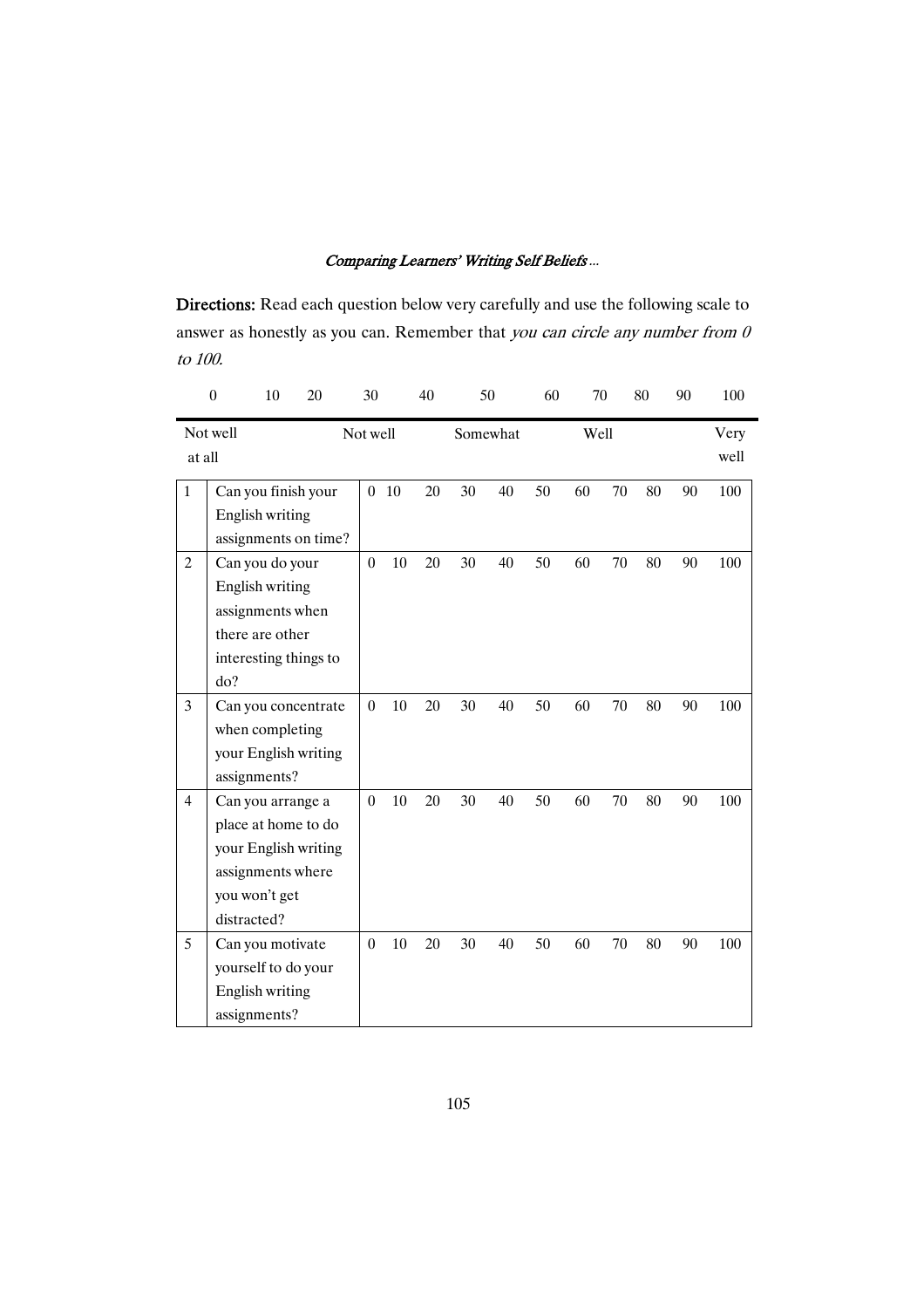Iranian Journal of Applied Language Studies, Vol 2, No 2, 2010

| 6 | Can you plan ahead   | $\Omega$ | -10 | 20 | 30 | 40 | 50 | 60 | 70 | 80 | 90 | 100 |
|---|----------------------|----------|-----|----|----|----|----|----|----|----|----|-----|
|   | to complete your     |          |     |    |    |    |    |    |    |    |    |     |
|   | English writing      |          |     |    |    |    |    |    |    |    |    |     |
|   | assignments?         |          |     |    |    |    |    |    |    |    |    |     |
| 7 | Can you organize     | $\Omega$ | 10  | 20 | 30 | 40 | 50 | 60 | 70 | 80 | 90 | 100 |
|   | your English writing |          |     |    |    |    |    |    |    |    |    |     |
|   | assignments so that  |          |     |    |    |    |    |    |    |    |    |     |
|   | you will complete    |          |     |    |    |    |    |    |    |    |    |     |
|   | them on time?        |          |     |    |    |    |    |    |    |    |    |     |

### Appendix B

Sample Writing Topics from the Computer-Based TOEFL Tests

People attend college or university for many different reasons (for example, new experiences, career preparation, and increased knowledge). Why do you think people attend college or university? Use specific reasons and examples to support your answer.

Do you agree or disagree with the following statement? Parents are the best teachers. Use specific reasons and examples to support your answer.

Nowadays, food has become easier to prepare. Has this change improved the way people live? Use specific reasons and examples to support your answer.

It has been said, "Not everything that is learned is contained in books." Compare and contrast knowledge gained from experience with knowledge gained from books. In your opinion, which source is more important? Why?

A company has announced that it wishes to build a large factory near your community. Discuss the advantages and disadvantages of this new influence on your community. Do you support or oppose the factory? Explain your position.

If you could change one important thing about your hometown, what would you change? Use reasons and specific examples to support your answer.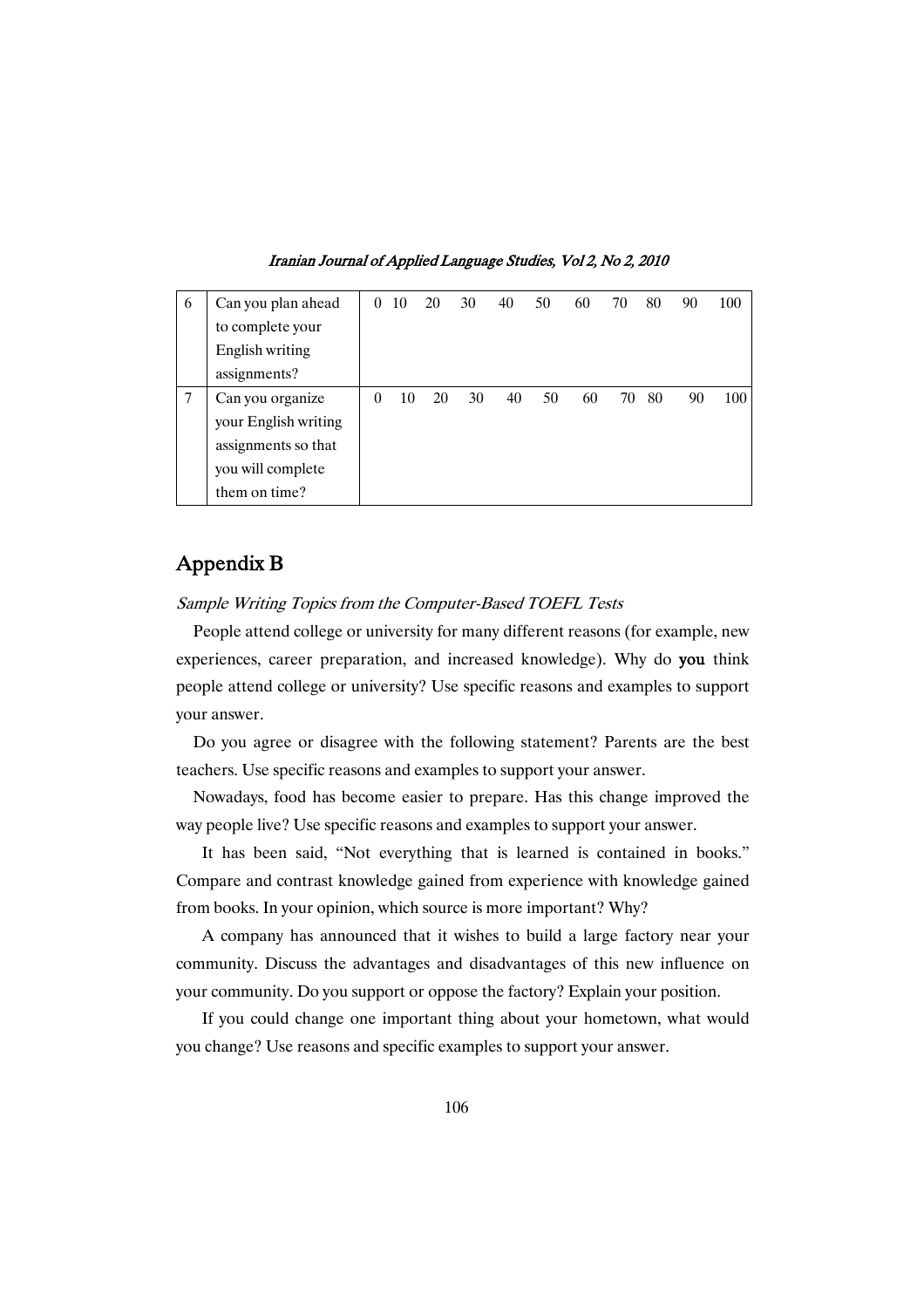How do movies or television influence people's behavior? Use reasons and specific examples to support your answer. Do you agree or disagree with the following statement? Television has destroyed communication among friends and family. Use specific reasons and examples to support your opinion.

Some people prefer to live in a small town. Others prefer to live in a big city. Which place would you prefer to live in? Use specific reasons and details to support your answer. "When people succeed, it is because of hard work. Luck has nothing to do with success." Do you agree or disagree with the quotation above? Use specific reasons and examples to explain your position.

Do you agree or disagree with the following statement? Universities should give the same amount of money to their students' sports activities as they give to their university libraries. Use specific reasons and examples to support your opinion.

Many people visit museums when they travel to new places. Why do you think people visit museums? Use specific reasons and examples to support your answer.

Some people prefer to eat at food stands or restaurants. Other people prefer to prepare and eat food at home. Which do you prefer? Use specific reasons and examples to support your answer.

Some people believe that university students should be required to attend classes. Others believe that going to classes should be optional for students. Which point of view do you agree with? Use specific reasons and details to explain your answer.

Neighbors are the people who live near us. In your opinion, what are the qualities of a good neighbor? Use specific details and examples in your answer.

It has recently been announced that a new restaurant may be built in your neighborhood. Do you support or oppose this plan? Why? Use specific reasons and details to support your answer.

Some people think that they can learn better by themselves than with a teacher.